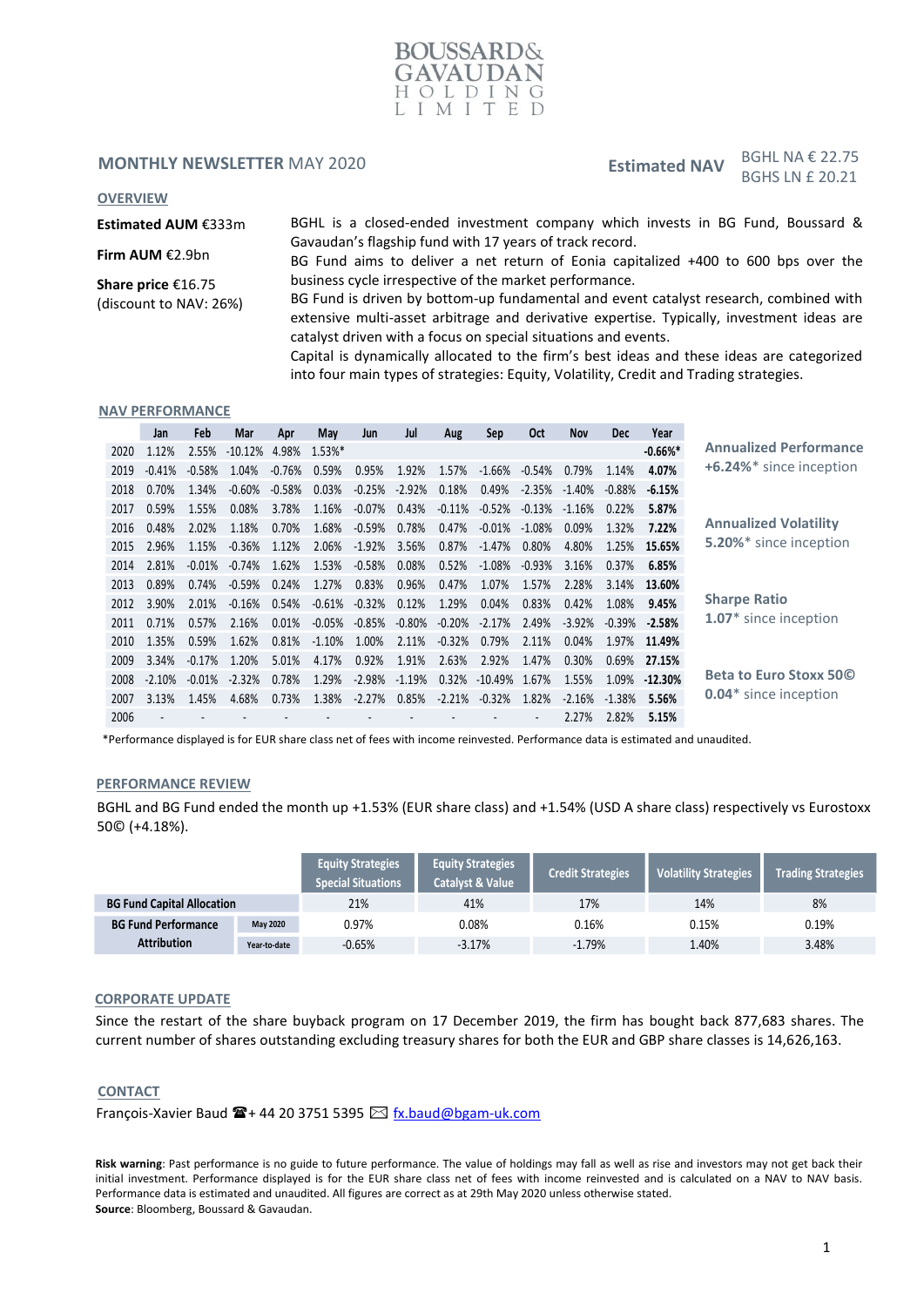

# **I. COMPANY INFORMATION**

| <b>General information</b> |                                               |
|----------------------------|-----------------------------------------------|
| Investment manager         | Boussard & Gavaudan Investment Management LLP |
| Company domicile           | Guernsey                                      |
| Website                    | www.bgholdingltd.com                          |
| Management fee             | $1.5\%$ p.a.                                  |
| Performance fee            | 20% with HWM                                  |

|                     | <b>SEDOL</b> | <b>ISIN</b>  | <b>Reuters</b> | <b>Bloomberg</b> |
|---------------------|--------------|--------------|----------------|------------------|
| <b>EUR Euronext</b> | B1FQG45      | GG00B1FQG453 | BGHL.AS        | <b>BGHL NA</b>   |
| EUR LSE             | B28ZZQ1      | GG00B1FQG453 | BGHL.L         | <b>BGHL LN</b>   |
| <b>GBX LSE</b>      | B39VMM0      | GG00B39VMM07 | BGHS.L         | <b>BGHS LN</b>   |
| <b>GBX Euronext</b> | B39VMM1      | GG00B39VMM07 | BGHS.AS        | <b>BGHS NA</b>   |

## **II. OVERVIEW**

Boussard & Gavaudan Holding Limited ("BGHL") is a Guernsey closed-ended investment company and is registered with the Dutch Authority for the Financial Markets as a collective investment scheme under article 1:107 of the Dutch Financial Markets Supervision Act. BGHL invests its assets in order to provide exposure to multiple alternative investment strategies managed by the Investment Manager. The investment objective is to produce long-term appreciation of its assets. BGHL seeks to achieve this by investing in BG Fund ("the Fund"). In addition, a proportion of the net assets of BGHL may, at the discretion of the Investment Manager, be invested in other hedge funds and financial assets selected by the Investment Manager. BGHL aims to generate a target NAV annualized return of Eonia capitalized + 400/600 bps over the business cycle, net of all fees.

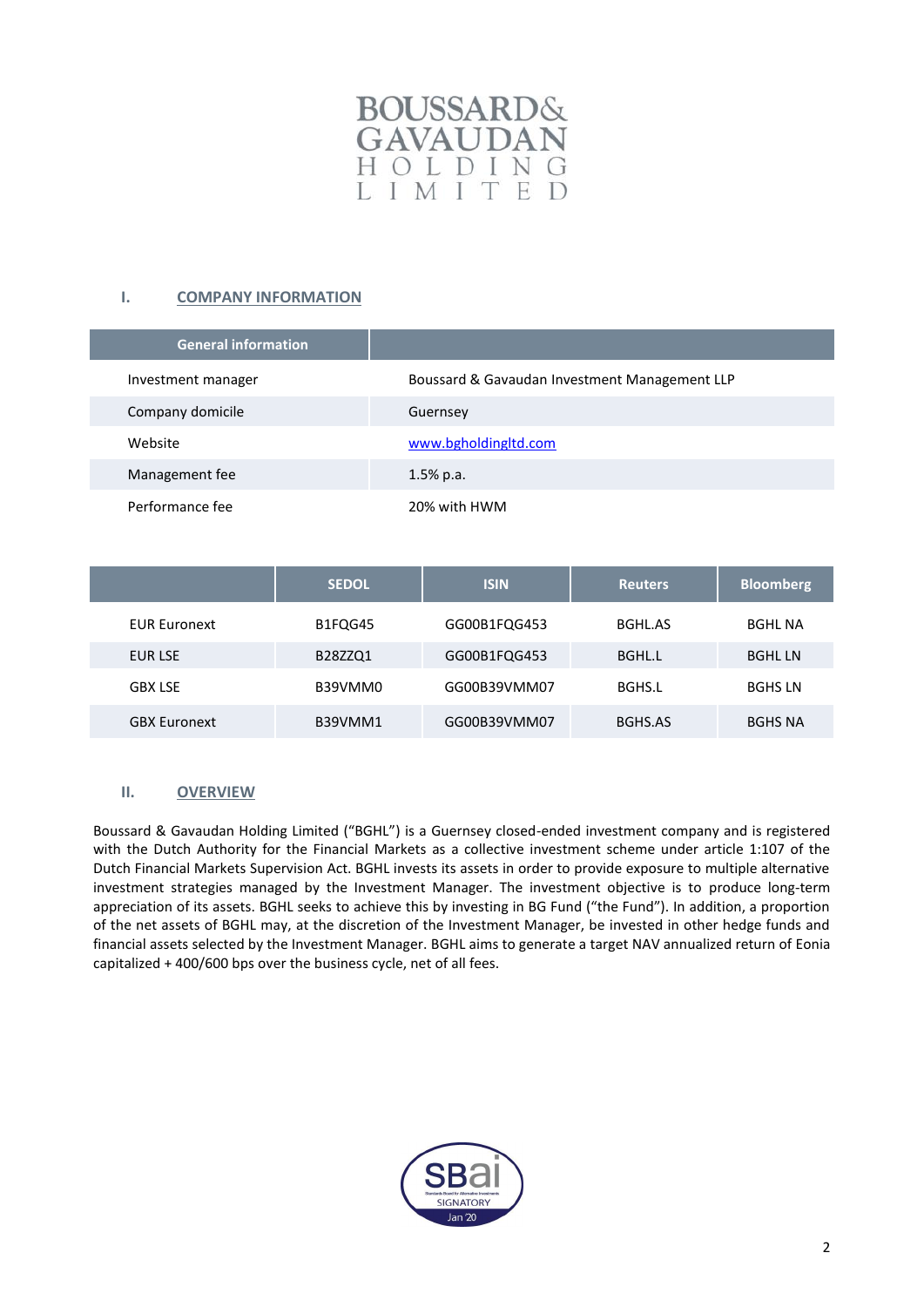# **III. SHARE INFORMATION as of 31 May 2020**

| <b>Net Asset Value (NAV)</b>        | Euro share | <b>Sterling share</b> |
|-------------------------------------|------------|-----------------------|
| Estimated NAV*                      | € 22.7474  | £20,2077              |
| Estimated month to date return*     | 1.53%      | 1.55%                 |
| Estimated year to date return*      | $-0.66%$   | $-2.08%$              |
| Estimated inception to date return* | 127.47%    | 102.08%               |

| <b>Market information</b>                          | <b>Amsterdam (AEX)</b> | London (LSE)             |
|----------------------------------------------------|------------------------|--------------------------|
| <b>EUR share Market close</b>                      | € 16.75                | $\overline{\phantom{a}}$ |
| EUR share Premium / discount to estimated NAV      | $-26.37%$              | -                        |
| Sterling share Market close                        |                        | £14.25                   |
| Sterling share Premium / discount to estimated NAV | -                      | $-29.48%$                |

| Transactions in own securities purchased into treasury | <b>Euro share</b> | <b>Sterling share</b>    |
|--------------------------------------------------------|-------------------|--------------------------|
| Number of shares                                       | 47.704            | $\overline{\phantom{a}}$ |
| Average Price                                          | € 15.89           |                          |
| Range of Price                                         |                   | -                        |

| <b>Ordinary Shares</b>  | Euro share | <b>Sterling share</b> |
|-------------------------|------------|-----------------------|
| Shares issued           | 14,372,331 | 301,536               |
| Shares held in treasury | 47.704     |                       |
| Shares outstanding      | 14,324,627 | 301,536               |

|                                                                                                                                                                                              | <b>BGHL</b>   |
|----------------------------------------------------------------------------------------------------------------------------------------------------------------------------------------------|---------------|
| Total value of the investments of BGHL based on the estimated NAV for<br>the shares outstanding                                                                                              | € 333 million |
| Market capitalisation of BGHL based on the share price for the shares<br>outstanding Amsterdam (AEX) market close for the Euro Share and<br>London (LSE) market close for the Sterling share | € 245 million |

**<sup>\*</sup>** Estimated numbers, net of fees. The data is not audited.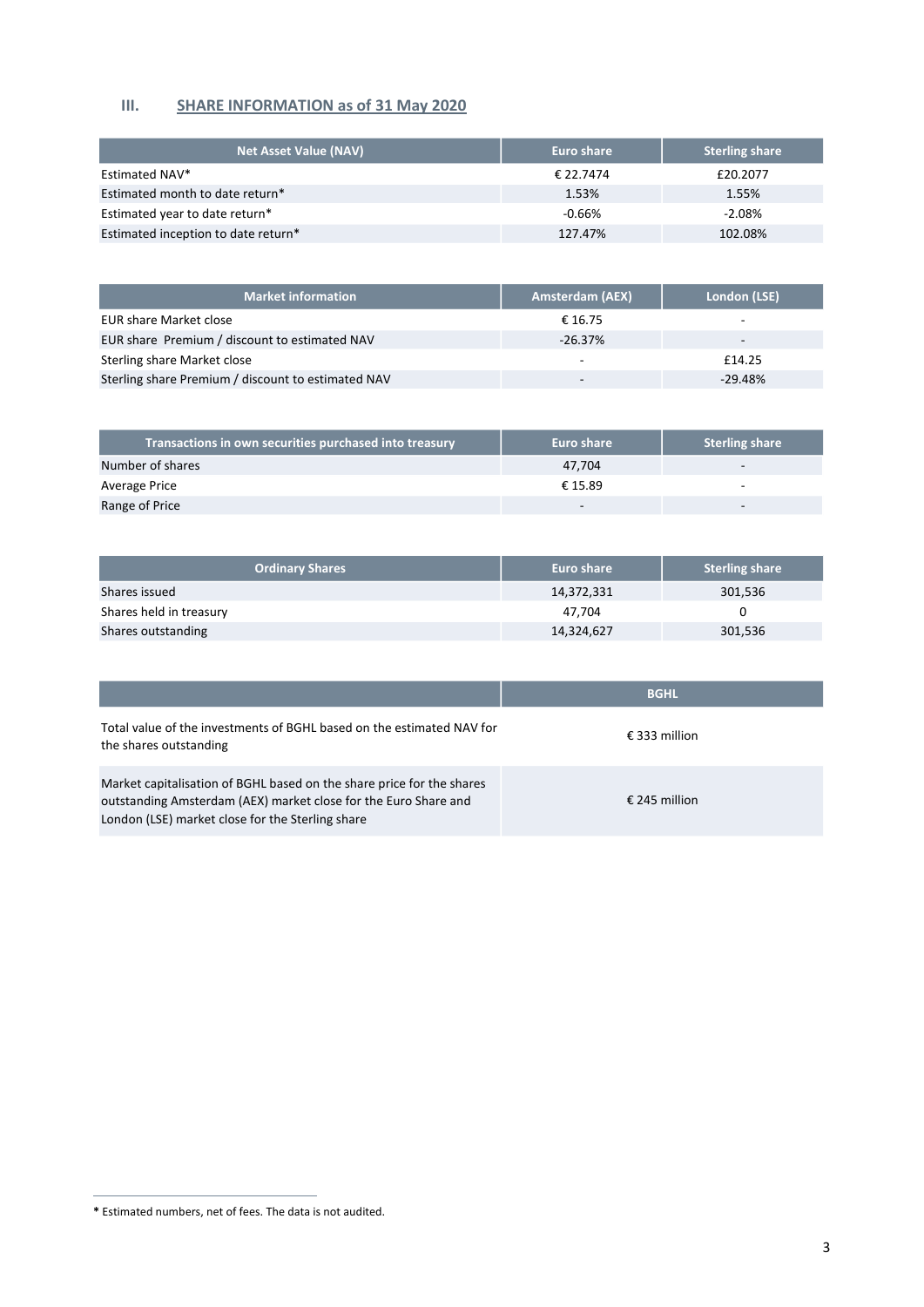### **IV. BGHL TRACK RECORD**

|      |          |          |            |          |          | <b>BGHL Track Record - Historical NAV Returns Summary (Net of Fees)</b> |                     |          |            |          |            |            |            |            |
|------|----------|----------|------------|----------|----------|-------------------------------------------------------------------------|---------------------|----------|------------|----------|------------|------------|------------|------------|
| Year | Jan      | Feb      | Mar        | Apr      | May      | Jun                                                                     | Jul                 | Aug      | <b>Sep</b> | Oct      | <b>Nov</b> | <b>Dec</b> | <b>YTD</b> | <b>ITD</b> |
|      |          |          |            |          |          |                                                                         | <b>BGHL EUR NAV</b> |          |            |          |            |            |            |            |
|      |          |          |            | ÷,       |          | ä,                                                                      | ä,                  | ä,       |            | ÷.       |            |            |            |            |
| 2006 |          |          |            |          |          |                                                                         |                     |          |            |          | 2.27%      | 2.82%      | 5.15%      | 5.15%      |
| 2007 | 3.13%    | 1.45%    | 4.68%      | 0.73%    | 1.38%    | $-2.27%$                                                                | 0.85%               | $-2.21%$ | $-0.32%$   | 1.82%    | $-2.16%$   | $-1.38%$   | 5.56%      | 11.00%     |
| 2008 | $-2.10%$ | $-0.01%$ | $-2.32%$   | 0.78%    | 1.29%    | $-2.98%$                                                                | $-1.19%$            | 0.32%    | $-10.49%$  | 1.67%    | 1.55%      | 1.09%      | $-12.30%$  | $-2.66%$   |
| 2009 | 3.34%    | $-0.17%$ | 1.20%      | 5.01%    | 4.17%    | 0.92%                                                                   | 1.91%               | 2.63%    | 2.92%      | 1.47%    | 0.30%      | 0.69%      | 27.15%     | 23.77%     |
|      |          |          |            |          |          |                                                                         |                     |          |            |          |            |            |            |            |
| 2010 | 1.35%    | 0.59%    | 1.62%      | 0.81%    | $-1.10%$ | 1.00%                                                                   | 2.11%               | $-0.32%$ | 0.79%      | 2.11%    | 0.04%      | 1.97%      | 11.49%     | 37.99%     |
| 2011 | 0.71%    | 0.57%    | 2.16%      | 0.01%    | $-0.05%$ | $-0.85%$                                                                | $-0.80%$            | $-0.20%$ | $-2.17%$   | 2.49%    | $-3.92%$   | $-0.39%$   | $-2.58%$   | 34.42%     |
| 2012 | 3.90%    | 2.01%    | $-0.16%$   | 0.54%    | $-0.61%$ | $-0.32%$                                                                | 0.12%               | 1.29%    | 0.04%      | 0.83%    | 0.42%      | 1.08%      | 9.45%      | 47.12%     |
|      |          |          |            |          |          |                                                                         |                     |          |            |          |            |            |            |            |
| 2013 | 0.89%    | 0.74%    | $-0.59%$   | 0.24%    | 1.27%    | 0.83%                                                                   | 0.96%               | 0.47%    | 1.07%      | 1.57%    | 2.28%      | 3.14%      | 13.60%     | 67.14%     |
| 2014 | 2.81%    | $-0.01%$ | $-0.74%$   | 1.62%    | 1.53%    | $-0.58%$                                                                | 0.08%               | 0.52%    | $-1.08%$   | $-0.93%$ | 3.16%      | 0.37%      | 6.85%      | 78.59%     |
| 2015 | 2.96%    | 1.15%    | $-0.36%$   | 1.12%    | 2.06%    | $-1.92%$                                                                | 3.56%               | 0.87%    | $-1.47%$   | 0.80%    | 4.80%      | 1.25%      | 15.65%     | 106.55%    |
|      |          |          |            |          |          |                                                                         |                     |          |            |          |            |            |            |            |
| 2016 | 0.48%    | 2.02%    | 1.18%      | 0.70%    | 1.68%    | $-0.59%$                                                                | 0.78%               | 0.47%    | $-0.01%$   | $-1.08%$ | 0.09%      | 1.32%      | 7.22%      | 121.45%    |
| 2017 | 0.59%    | 1.55%    | 0.08%      | 3.78%    | 1.16%    | $-0.07%$                                                                | 0.43%               | $-0.11%$ | $-0.52%$   | $-0.13%$ | $-1.16%$   | 0.22%      | 5.87%      | 134.46%    |
| 2018 | 0.70%    | 1.34%    | $-0.60%$   | $-0.58%$ | 0.03%    | $-0.25%$                                                                | $-2.92%$            | 0.18%    | 0.49%      | $-2.35%$ | $-1.40%$   | $-0.88%$   | $-6.15%$   | 120.05%    |
| 2019 | $-0.41%$ | $-0.58%$ | 1.04%      | $-0.76%$ | 0.59%    | 0.95%                                                                   | 1.92%               | 1.57%    | $-1.66%$   | $-0.54%$ | 0.79%      | 1.14%      | 4.07%      | 128.99%    |
| 2020 | 1.12%    | 2.55%    | $-10.12%$  | 4.98%    | 1.53%*   |                                                                         |                     |          |            |          |            |            | $-0.66%$ * | 127.47%*   |
| Year | Jan      | Feb      | <b>Mar</b> | Apr      | May      | Jun                                                                     | Jul                 | Aug      | <b>Sep</b> | Oct      | <b>Nov</b> | <b>Dec</b> | <b>YTD</b> | <b>ITD</b> |
|      |          |          |            |          |          |                                                                         |                     |          |            |          |            |            |            |            |
|      |          |          |            |          |          |                                                                         | <b>BGHL GBP NAV</b> |          |            |          |            |            |            |            |
| 2008 |          |          |            |          |          | ä,                                                                      | $-1.45%$            | $-0.08%$ | $-9.09%$   | 0.16%    | 4.51%      | 3.69%      | $-2.84%$   | $-2.84%$   |
| 2009 | 1.88%    | 0.16%    | 0.52%      | 3.86%    | 3.22%    | 0.52%                                                                   | 1.62%               | 2.72%    | 2.97%      | 1.09%    | 0.28%      | 0.40%      | 20.91%     | 17.48%     |
| 2010 | 1.22%    | 0.40%    | 1.58%      | 0.72%    | $-1.43%$ | 0.76%                                                                   | 2.01%               | $-0.36%$ | 0.65%      | 1.97%    | $-0.17%$   | 1.89%      | 9.57%      | 28.72%     |
|      |          |          |            |          |          |                                                                         |                     |          |            |          |            |            |            |            |
| 2011 | 0.68%    | 0.37%    | 1.99%      | $-0.10%$ | $-0.11%$ | $-1.31%$                                                                | $-0.93%$            | $-0.27%$ | $-2.71%$   | 2.37%    | $-4.46%$   | $-0.45%$   | $-5.00%$   | 22.28%     |
| 2012 | 3.87%    | 2.14%    | $-0.32%$   | 0.58%    | $-0.66%$ | $-0.33%$                                                                | 0.13%               | 1.01%    | 0.04%      | 0.81%    | 0.39%      | 1.05%      | 8.98%      | 33.26%     |
| 2013 | 0.93%    | 0.71%    | $-0.60%$   | 0.22%    | 1.11%    | 0.85%                                                                   | 0.94%               | 0.46%    | 1.05%      | 1.45%    | 2.20%      | 3.06%      | 13.04%     | 50.64%     |
|      |          |          |            |          |          |                                                                         |                     |          |            |          |            |            |            |            |
| 2014 | 2.73%    | $-0.05%$ | $-0.81%$   | 1.60%    | 1.43%    | $-0.65%$                                                                | 0.04%               | 0.43%    | $-1.08%$   | $-1.00%$ | 2.46%      | 0.14%      | 5.29%      | 58.61%     |
| 2015 | 2.85%    | 1.10%    | $-0.41%$   | 1.12%    | 1.91%    | $-1.97%$                                                                | 3.04%               | 0.91%    | $-1.41%$   | 0.79%    | 4.31%      | 1.17%      | 14.08%     | 80.95%     |
| 2016 | 0.09%    | 2.09%    | 1.24%      | 0.75%    | 1.70%    | $-0.49%$                                                                | 0.84%               | 0.54%    | 0.04%      | $-1.02%$ | 0.07%      | 1.38%      | 7.44%      | 94.40%     |
| 2017 | 0.63%    | 1.58%    | 0.13%      | 3.77%    | 1.29%    | $-0.06%$                                                                | 0.51%               | $-0.04%$ | $-0.50%$   | $-0.08%$ | $-1.10\%$  | 0.30%      | 6.52%      | 107.08%    |
|      |          |          |            |          |          |                                                                         |                     |          |            |          |            |            |            |            |
| 2018 | 0.76%    | 1.41%    | $-0.54%$   | $-0.50%$ | 0.09%    | $-0.19%$                                                                | $-2.78%$            | 0.28%    | 0.58%      | $-2.23%$ | $-1.29%$   | $-0.79%$   | $-5.14%$   | 96.44%     |
| 2019 | $-0.29%$ | $-0.47%$ | 1.14%      | $-0.64%$ | 0.68%    | 1.05%                                                                   | 2.06%               | 1.65%    | $-1.44%$   | $-0.42%$ | 0.89%      | 0.78%      | 5.05%      | 106.36%    |
| 2020 | 0.88%    | 2.03%    | $-10.50%$  | 4.68%    | 1.55%*   |                                                                         |                     |          |            |          |            |            | $-2.08%$ * | 102.08%*   |

**\*** Estimated numbers, net of fees. The data is not audited.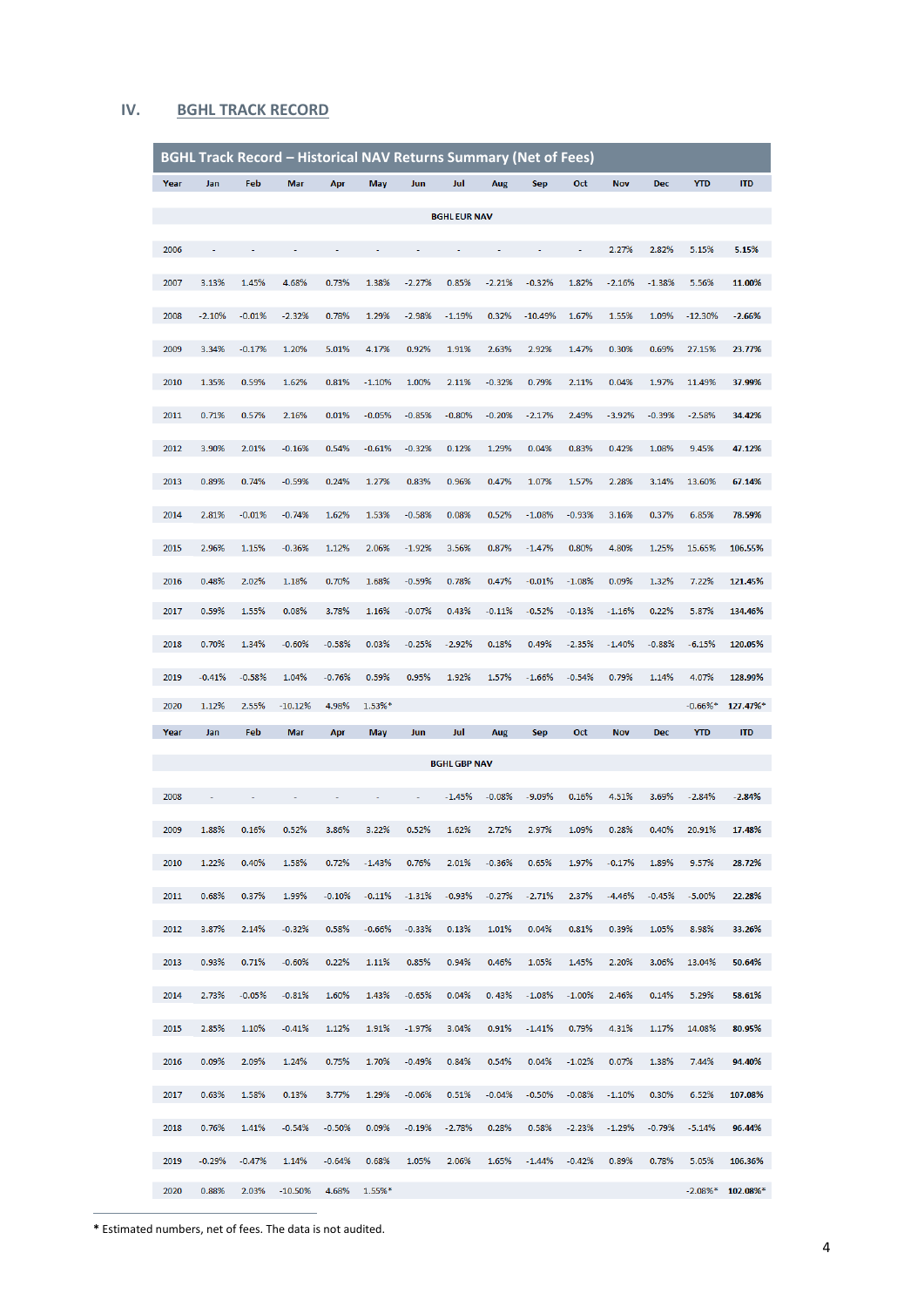### **V. BGHL COMPOSITION**

BGHL is invested in BG Fund (net of an amount retained by BGHL for working capital and other requirements).

As of 1 June 2020, 97.31% of BGHL net asset value is invested in BG Fund. BGHL has a maximum exposure limit to BG Fund of 110%. The remained BGHL net asset value is made up of direct investment and cash.

### **A. BG FUND**

In May, the Eurostoxx 50© rose +4.18%, volatility remained elevated, although declined with VStoxx© finishing the month at 31.1%, down from 33.9%. iTraxx Crossover (S33) © ended the month at 428bps (64bps tighter than April). BG Fund gained +1.54 (USD A class) this month with positive contributions from all main strategies, in particular from risk arbitrage and special situations.

### MAY COMMENTARY

Equity and credit markets around the globe continued to recover steadily through May as many countries continued to relax Covid 19 lockdown conditions. May saw a busy earnings season with the market generally taking negative earnings announcements in its stride as investors digested the detailed impact at the individual company level. US equity markets led the rise, dominated by tech stocks and the Nasdaq, while European markets have continued to lag. Significant political and economic concerns remain in Europe as to whether they can maintain the same sustained level of fiscal and monetary stimulus as the US.

The opportunity set for BG Fund remains extremely attractive. Capital markets remain very active as companies strengthen their balance-sheets and raise capital for opportunistic acquisitions. May saw many new issues which BG was able to trade and generate new arbitrage positions. Volatility, both implied and realised, while off its March peak, remained consistently elevated throughout the month and the team have been able to profit from BGF's higher levels of theta spend especially within the equity sub-strategies. We expect conditions to remain volatile and new idiosyncratic opportunities continue to present themselves to the investment team who remain very constructive on the performance outlook.

#### Volatility strategies

### *Mandatory convertible bond arbitrage*

Mandatory convertible bonds contributed +11bps this month. May was active and notably saw a new \$1.25bn mandatory issued from ArcelorMittal with a 5.5% coupon and 2023 maturity. Initially, Arcelor intended to place \$1.0bn of equity and \$1.0bn of mandatories however appetite for the equity placement was limited, even with the stock down -20% following the deal announcement. Arcelor decided to limit the capital increase to \$0.75bn and to increase the issue of the mandatory to \$1.25bn. Initial pricing was not particularly attractive and as such we bought most of our current position in the secondary market at discounted levels to primary. Separately, we participated in a very large privately-placed mandatory which should deliver attractive returns over its 2 year maturity.

#### *Convertible bond arbitrage*

Convertible bond contribution (excl. mandatories) to the performance of the fund was flat in May. We increased our inventory over the month, adding some new positions as opportunities arose. We feel confident that in the coming months we will see a decent return on these positions.

In May, primary issuance was disappointing in Europe at €1.5bn. Most of the deals were unattractive with the notable exception of Safran 0.875% 2027. However, we did not participate in the primary issue, instead we bought in the secondary market at a discounted level.

| Name                  | Amount | Maturity     | Coupon | Premium | Initial: Cpn & Premium      | Spot Ref          | <b>CDS</b> | Vol  | <b>Delta</b> |
|-----------------------|--------|--------------|--------|---------|-----------------------------|-------------------|------------|------|--------------|
| HelloFresh 0.75% 2025 | 175    | 13-mei-25    | 0.75   | 40.00%  | $0.75 - 1.25 & 32.5 - 37.5$ | 36.26             | 450 bps    | 33.0 | 50           |
| Safran 0.875% 2027    | 800    | 15-mei-27    | 0.88   | 40.00%  | 0.375 - 0.875 & 40 - 45     | $\parallel$ 77.31 | 350 bps    | 27.0 | -54          |
| Neoen 2% 2025         | 170    | $2$ -jun-25  | 2.00   | 40.00%  | 2-2.5 & 35 -40              | 33.00             | 550 bps    | 29.0 | -50          |
| Iberdrola 0% 2022     | 200    | $11$ -nov-22 | 0.00   | 20.00%  | 122.75 - 124.75             | 9.58              | $150$ bps  | 37.0 | -67          |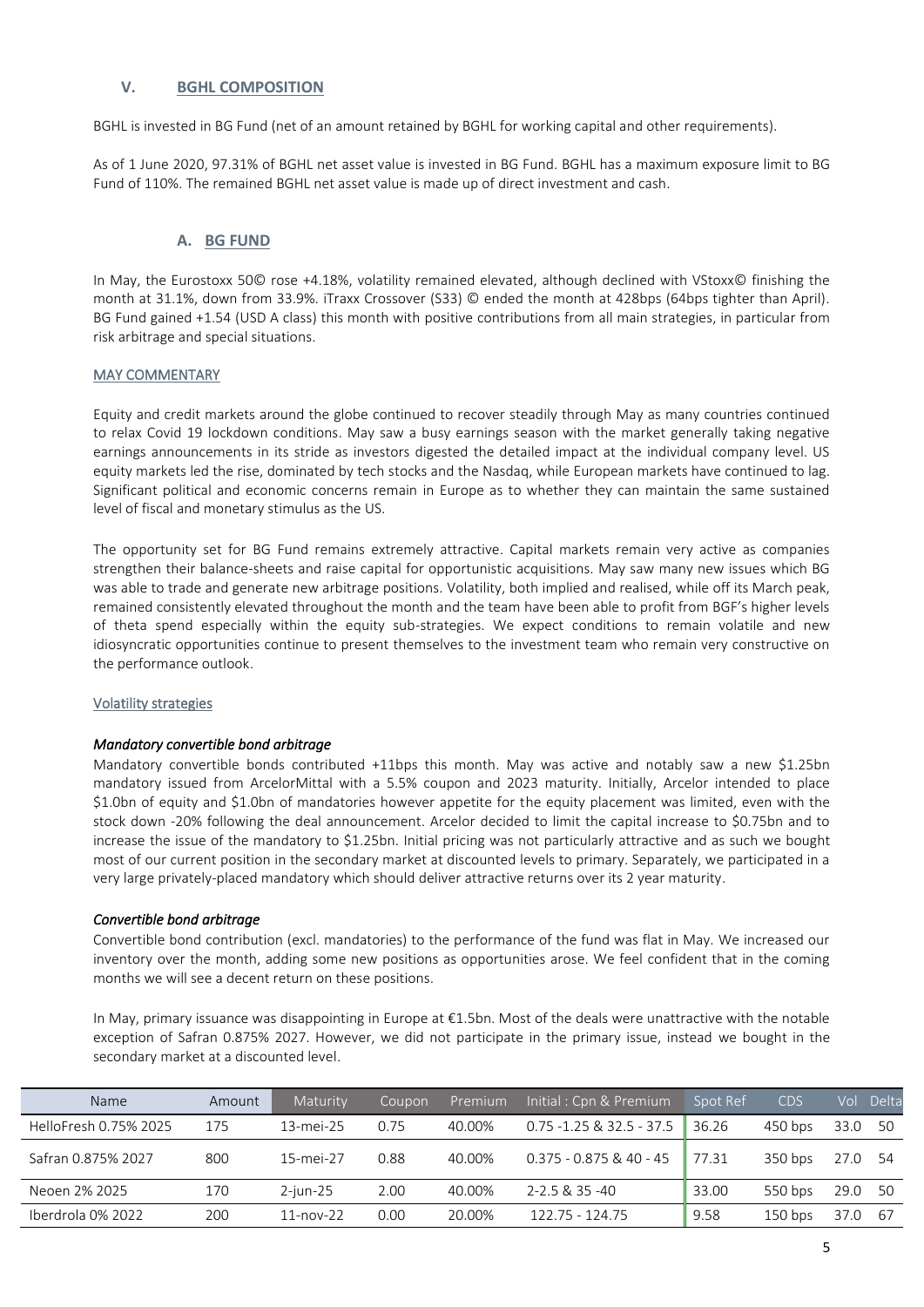## *Volatility Trading*

Realised volatility vs implied forwards at the end of April\*:

|        | 30d Implied vol level<br>on 30/04/20 | Realised vol over the<br>month | Difference |  |
|--------|--------------------------------------|--------------------------------|------------|--|
| US     | 34.15                                | 20.70                          | -13.45     |  |
| EUROPE | 33.91                                | 31.90                          | $-2.01$    |  |

Variation of implied volatilities during May \*:

|        | Jun. Vol Index Fut as<br>of 30/04/20 | Jun. Vol Index Fut as<br>of 29/05/20 | Vol move |
|--------|--------------------------------------|--------------------------------------|----------|
|        | 33.22                                | 28.82                                | $-4.40$  |
| Europe | 32.15                                | 29.95                                | $-2.20$  |

Volatility trading was slightly up in May (+2bps). Both implied and realised volatility reset sharply lower during the month in a more bullish tone for most risky assets. We remained cautious, traded around some positions and managed to offset most of the negative impact of our theta cost.

### *Warrant arbitrage*

Warrant Arbitrage contributed +2bps this month.

### Equity strategies

In May, the equity portfolio returned +105bps. The bulk of the performance came from the risk arbitrage and special situation strategies, where we see a continuation of the normalisation which started in April. We saw the end of the short selling ban in Europe which helped some M&A spreads to contract such as Fiat / Peugeot and Ingenico / Worldline. Another significant milestone and source of profit for the fund was the completion of the takeover of Allergan by AbbVie at the beginning of the month.

The portfolio has continued to benefit from very active capital markets in both primary and secondary markets. On the primary side, a number of companies issued capital through accelerated book buildings both in order to replenish their balance sheets and also to be in a strong position to jump on acquisition opportunities that might present themselves in the troubled environment. Most placings were perceived positively by the market, priced appropriately and consequently generally saw a positive reaction of their stock prices following the placements. At the end of the month, some secondary blocks also came to the market, with certain shareholders taking advantage of the rally from the March lows to trim or exit specific holdings.

On our more fundamental-driven investments, several positions reacted well to earnings announcements. Vodafone for example finished the month up +18% after a very strong earnings release, helped also by confirmation of their dividend while many other companies have been announcing reduction or cancellation of theirs. Our position in Anima, the Italian Asset Manager, rallied +25% in the month, following good earnings and reassuring commentary on asset inflows.

On the negative side, our holding in Telepizza was adversely impacted following their Q1 results. The company announced that they have suffered a significant impact from COVID-19 related lockdowns in Spain and Latin America that will affect the implementation of the alliance with Yum brands and expansion of Pizza Hut stores.

### Credit strategies

## *Capital Structure Arbitrage*

Capital structure arbitrage was flat in May.

\* Source: Bloomberg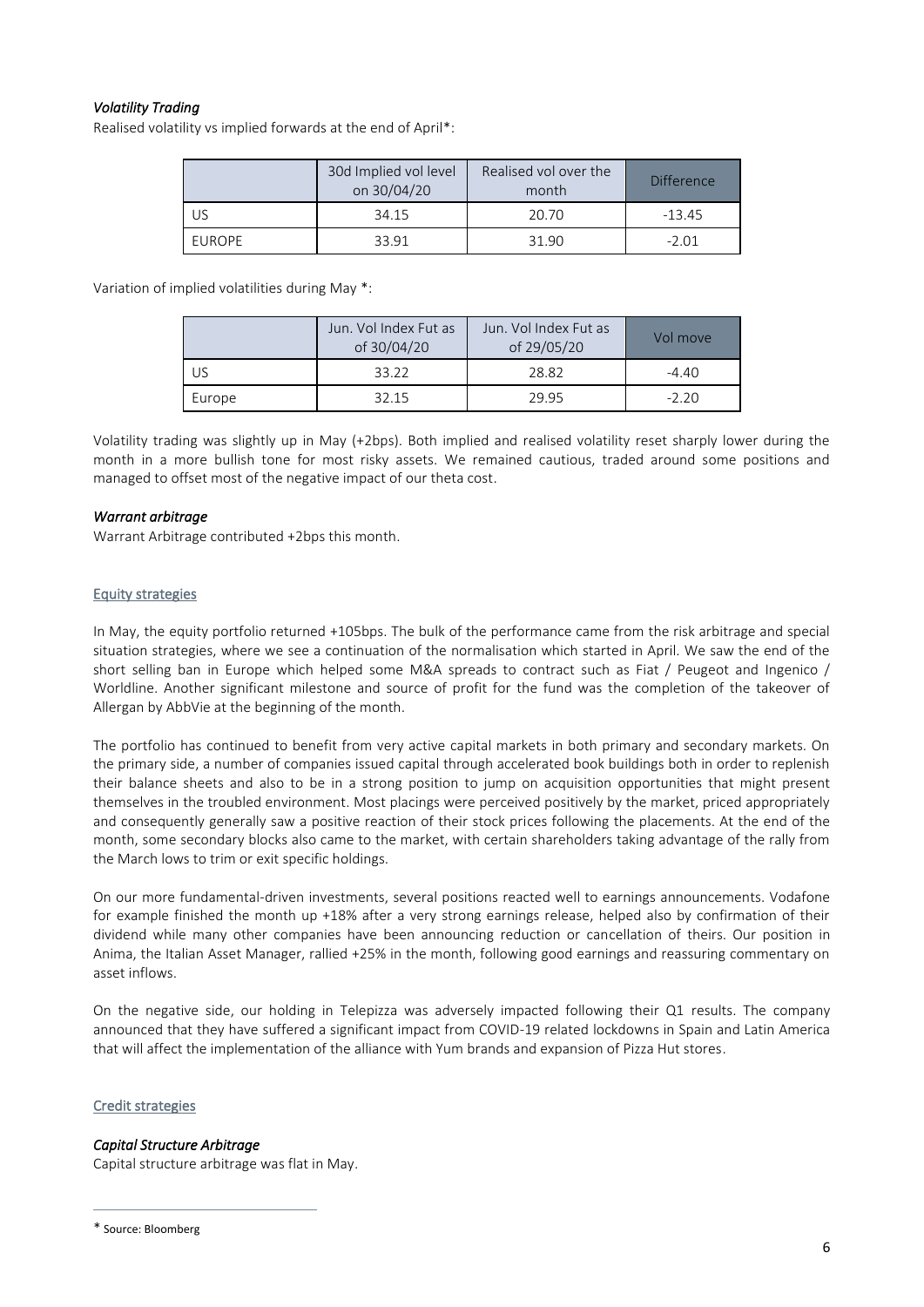### *Credit long / short*

Credit long / short had a small negative contribution this month (-9bps). Negative performance came principally from the re-mark of our exposure to Solocal following their recent performance update. The company announced that negative impacts of COVID-19 on business activity would lead to higher liquidity needs for the remainder of the year and 2021.

More generally the rest of the portfolio had a positive contribution this month. On the financials side, subordinated instruments such as AT1s and subordinated insurance bonds continued their rebound, with former laggards like peripherals starting to catch up on the back of reassuring Q1 results and favourable measures from regulators, central banks and issuers. Some nice idiosyncratic outperformance came from BMPS Tier 2 with the bank getting preliminary approval from the EU for their plan to dramatically reduce NPLs. This is not only very positive news for the credit profile of BMPS, but crucially also for the broader banking sector, and testimony to the strong supportive stance of regulators and central banks towards the European financial sector.

On the corporate side, while dispersion still prevails, the market continued to strengthen as the month progressed and lockdown restrictions gradually eased. A busy reporting season also proved very useful for the market to get more datapoints on business activity and issuer's liquidity positions, and help form a more educated view on relative resilience or weakness. Primary markets reopened across all segments but it is interesting to note that the European high yield market was still seeing a relatively limited pipeline in comparison to the US. As a result, the secondary market saw stronger demand towards the end of the month, including cyclical names after weeks of underperformance.

### *Credit special situations*

Credit special situations contributed +24bps this month. KCA Deutag bonds rallied strongly with restructuring discussions underway and also helped by the increase in the price of oil.

### **Trading**

Trading contributed +19bps in May.

The quantitative equity strategy contributed positively to performance. The first half of the month was very profitable for the strategy, although it faltered later in the month as equity market rallied further with a strong risk-on, pro value stance. In line with our strategy we have been increasing the risk allocation, from a low base, into this weakness.

The CTA portfolio was negatively impacted in May by the general rebound in stock indices and commodities. It was also negatively impacted by the steep correction seen on the US dollar. At the beginning of the month the portfolio had a crisis-environment positioning: long Government bonds and US dollar, slightly short stock indices, and more significantly short on most energy contracts and industrial metals. Though these positions had been reduced since the stock market bottomed out, the portfolio still expressed a defensive bias. Following stock indices sharp rebound in April, indices continued to move higher in May along with crude oil and energy contracts while the US dollar tumbled at the end of the month. As a result, all primary compartments had a negative return. This notwithstanding the single stock portfolio generated nice profit, as momentum stocks outperformed.

Macro trading benefited from several risk-on positions related to the reopening of the economy and on the continuing positive impact of central bank liquidity on risky assets. Long S&P represented a defensive option to play stay-at-home rally in equities and long Brent / US gasoline to benefit from growing car use. Despite a more positive view, we retain our long gold position and will continue to add in weakness. We think that uncertainty will persist both on the economic front, with a rise in household and company savings, and on the geopolitical side.

## **B. DIRECT INVESTMENTS OTHER THAN BG FUND**

On top of its investment in BG Fund, BGHL has other investments. As of 31 May 2020, the net asset value of these investments represents about 1.36% of the net asset value of BGHL.

### **Rasaland Investors ("RLI")**

RLI is a Malta-based holding company structured as a private equity fund in terms of fees and organisation and managed by BK Partners. RLI is dedicated to investing in land, hotels and high-end resort developments in Mexico. RLI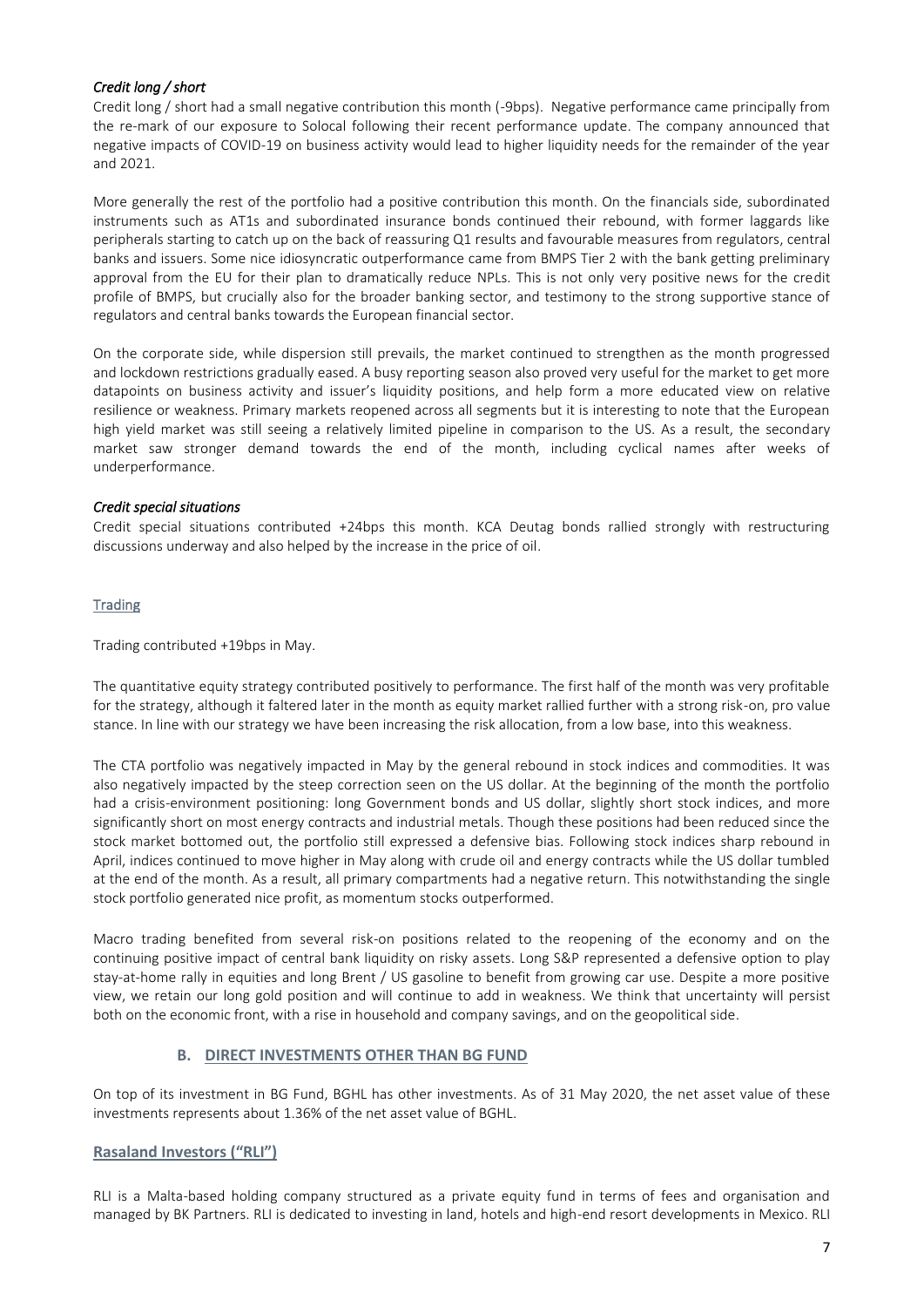main asset is a majority interest in ACTUR its private subsidiary. ACTUR's other shareholders are Mexican public institutions. ACTUR owns land developing assets and a minority interest in the publicly-traded company RLH Properties (ticker: RLHA:MM). RLI announced that it has received an offer for RLH Properties. The sale of this significant asset is still conditional.

Pending completion of the RLH sale, the current value of the investment in RLI is kept unchanged by BGIM. The December 2019 NAV of RLI is lower than the preceding December 2018 NAV because RLI is valuing RLH based on the agreed transaction price in the pending sale of RLH. The discount applied by BGIM to the latest NAV of RLI is accordingly reduced from 50% to 44.79%.

# **VI. BOUSSARD & GAVAUDAN INVESTMENT MANAGEMENT UPDATE**

## **A. TRANSACTION IN THE COMPANY'S SECURITIES**

Please note that transactions in the Company's securities that have been performed by officers, directors and persons referred to in the section 5:60 of the Financial Supervision Act ("Wft") are reported:

- directly on the AFM website: [www.afm.nl](http://www.afm.nl/) (professionals > registers > notifications > insider-transactions 5:60 wft);
- on the Company's website through a link to the AFM notification: [www.bgholdingltd.com](http://www.bgholdingltd.com/) (Investment Manager > Regulatory information).

Transactions in the Company's own securities are also reported on:

- the AFM website: [www.afm.nl](http://www.afm.nl/) (professionals > registers > notifications > price-sensitive press releases);
- the Company's website: [www.bgholdingltd.com](http://www.bgholdingltd.com/) (Investor Relations > Financial announcements).

## **B. BGIM'S AUM**

As of 1 June 2020, BG Fund assets under management are €2.27bn.

Be well, stay safe.

Sincerely,

E. Boussard and E. Gavaudan

#### Investment Manager

Boussard & Gavaudan Investment Management LLP 1 Vine Street, London W1J 0AH, United Kingdom

Emmanuel Gavaudan  $\mathbf{\widehat{2}}$ +44 20 3751 5389 [eg@bgam-uk.com](mailto:troubadour@bgam-hk.com)

François-Xavier Baud  $\mathbf{E} + 44$  20 3751 5395 [fx.baud@bgam-uk.com](mailto:fx.baud@bgam-uk.com)

Rafael Serrano +44 20 3751 5422 ■ rafael.serrano@bgam-uk.com

Benjamin Sturges ■ +44 20 3751 5417 benjamin.sturges@bgam-uk.com

Robin Lowe +44 20 3751 5420 ■ robin.lowe@bgam-uk.com

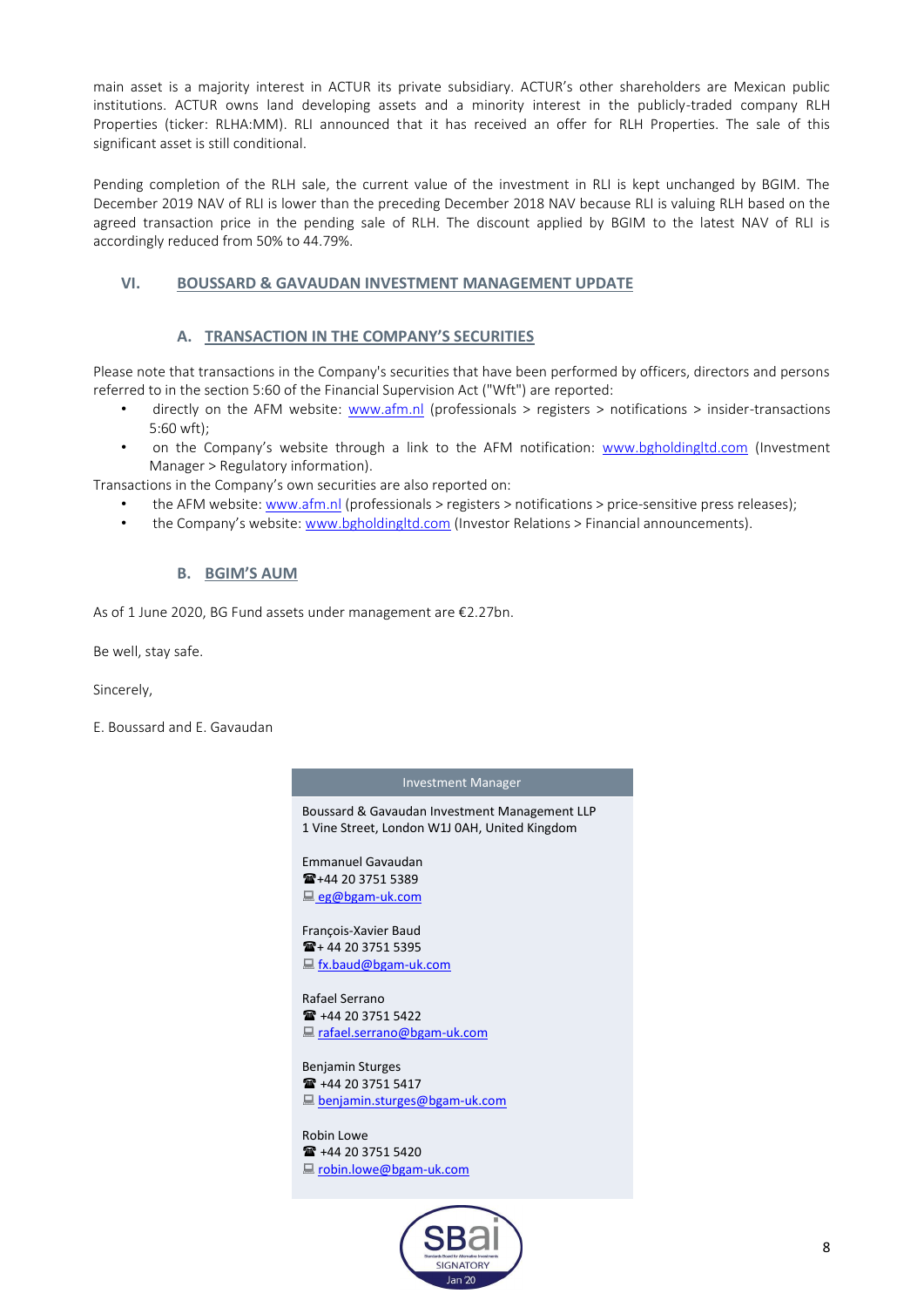# **VII. ANNEXES ON BG FUND**

| <b>Annex 1: Greeks</b> |                                                      |
|------------------------|------------------------------------------------------|
| Delta                  | 7.8% 7.8 bps P&L variation for market +1%            |
| Gamma                  | 2.9% delta variation for market +1%                  |
| Vega                   | 14 bps by vol point                                  |
| Theta                  | -91 bps by 30 days                                   |
| Optional theta         | $-107$ bps by 30 days                                |
| <b>Rho</b>             | -2.4 bps for 1 bp of interest rates increasing       |
| Credit sensitivity     | -3.7 for 1% of credit spreads widening (in relative) |

| <b>Annex 2: Performance Attribution *</b>                   |           |
|-------------------------------------------------------------|-----------|
| <b>Volatility Strategies</b>                                | 15 bps    |
| Mandatory convertible bond arbitrage                        | 11 bps    |
| Convertible bond arbitrage (incl. credit convertible bonds) | 0 bps     |
| Volatility trading                                          | 2 bps     |
| Warrant arbitrage                                           | 2 bps     |
| <b>Equity Strategies</b>                                    | $105$ bps |
| Risk arbitrage / Special situations                         | 97 bps    |
| Long / short trading with short-term catalyst & Value       | 8 bps     |
| <b>Credit Strategies</b>                                    | 16 bps    |
| Credit long / short                                         | -9 bps    |
| Capital structure arbitrage                                 | 0 bps     |
| Credit special situations                                   | 24 bps    |
| <b>Trading</b>                                              | 19 bps    |
| <b>Total</b>                                                | 154 bps   |

| <b>Annex 3: Equity at Risk</b>                              |       |
|-------------------------------------------------------------|-------|
| <b>Volatility Strategies</b>                                | 10.0% |
| Mandatory convertible bond arbitrage                        | 3.6%  |
| Convertible bond arbitrage (incl. credit convertible bonds) | 3.8%  |
| Volatility trading                                          | 1.3%  |
| Warrant arbitrage                                           | 1.3%  |
| <b>Equity Strategies</b>                                    | 37.7% |
| Risk arbitrage / Special situations                         | 13.2% |
| Long / short trading with short-term catalyst & Value       | 24.5% |
| <b>Credit Strategies</b>                                    | 12.2% |
| Credit long / short                                         | 10.1% |
| Capital structure arbitrage                                 | 0.0%  |
| Credit special situations                                   | 2.2%  |
| <b>Trading</b>                                              | 5.3%  |
| Quantitative equity trading                                 | 2.6%  |
| Systematic trend following                                  | 1.4%  |
| Trading using A.I                                           | 0.0%  |
| Other                                                       | 1.3%  |
| <b>Cash Equivalents</b>                                     | 0.1%  |
|                                                             |       |
| <b>Total</b>                                                | 65.4% |

<sup>\*</sup> Monthly estimated figures for USD A share class, net of fees. The data is not audited.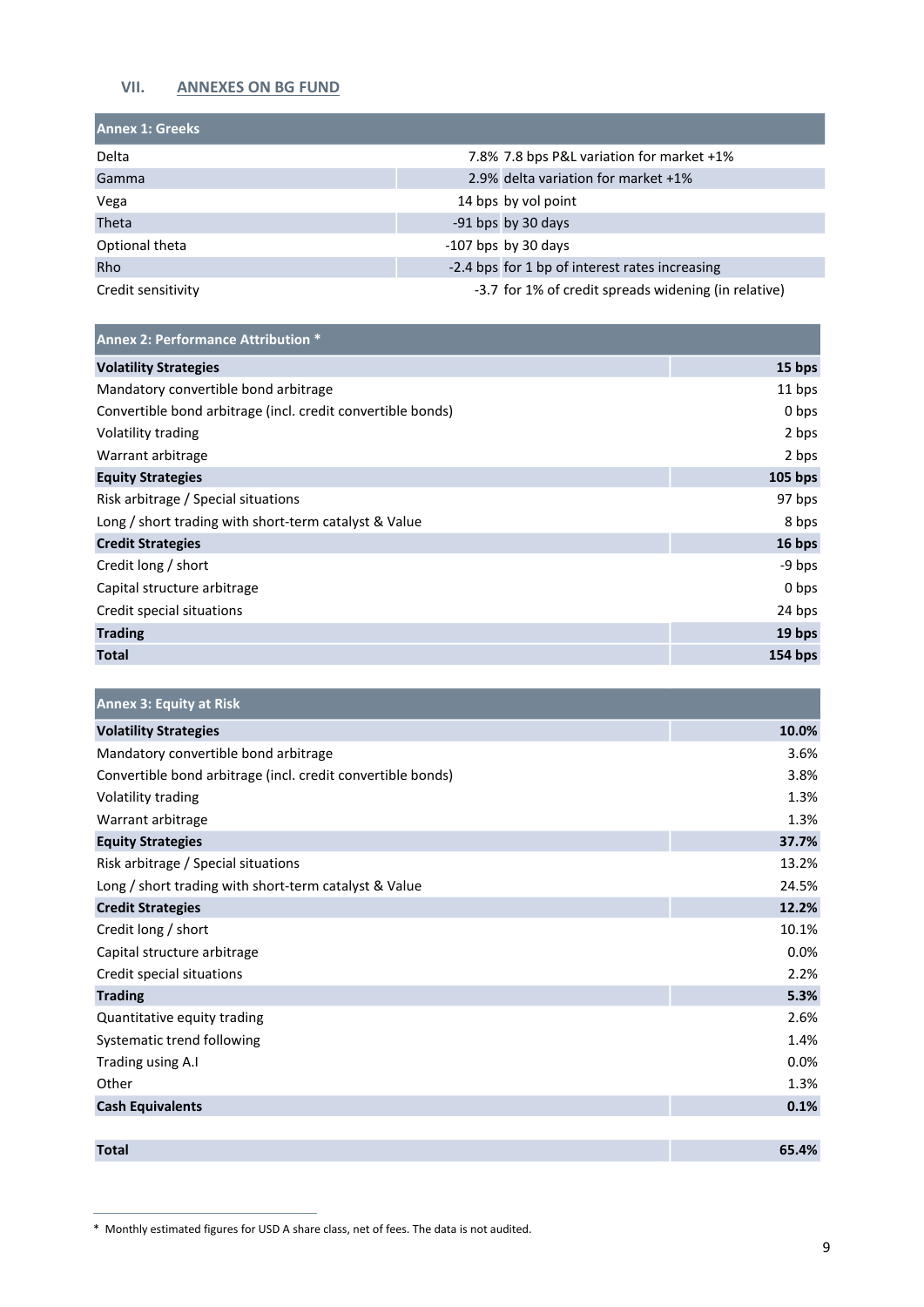| Annex 4: Gross Exposure (in % of AUM)                       |              |        |
|-------------------------------------------------------------|--------------|--------|
| <b>Volatility Strategies</b>                                |              |        |
|                                                             | Long         | 37.5%  |
| Mandatory convertible bond arbitrage                        | Short equity | 30.8%  |
|                                                             | Short credit | 0.0%   |
|                                                             | Long         | 18.3%  |
| Convertible bond arbitrage (incl. credit convertible bonds) | Short equity | 7.8%   |
|                                                             | Short credit | 0.0%   |
| Volatility trading                                          | Long         | 7.7%   |
|                                                             | Short        | 7.2%   |
| Warrant arbitrage                                           | Long         | 4.0%   |
|                                                             | Short        | 0.0%   |
| <b>Equity Strategies</b>                                    |              |        |
| Risk Arbitrage / Special Situations                         | Long         | 51.4%  |
|                                                             | Short        | 29.8%  |
| Long / Short trading with short-term catalyst / Value       | Long         | 86.4%  |
|                                                             | Short        | 72.5%  |
| <b>Credit Strategies</b>                                    |              |        |
| Credit long / short                                         | Long         | 14.7%  |
|                                                             | Short        | 1.5%   |
| Capital structure arbitrage                                 | Long         | 0.0%   |
|                                                             | Short        | 0.0%   |
| Credit special situations                                   | Long         | 2.3%   |
|                                                             | Short        | 0.0%   |
| <b>Trading</b>                                              |              |        |
| Quantitative equity trading                                 | Long         | 8.0%   |
|                                                             | Short        | 7.7%   |
| Systematic trend following                                  | Long         | 32.7%  |
|                                                             | Short        | 7.0%   |
| Trading using A.I                                           | Long         | 0.0%   |
|                                                             | Short        | 0.0%   |
| Other                                                       | Long         | 1.8%   |
|                                                             | Short        | 0.0%   |
| <b>Gross Exposure</b>                                       |              | 429.1% |

|                                                                     | Long                           | Short                                       |
|---------------------------------------------------------------------|--------------------------------|---------------------------------------------|
| Mandatory convertible bond arbitrage and Convertible bond arbitrage | ∑ market value long            | Abs ( $\sqrt{6}$ delta equity + options]) + |
|                                                                     |                                | ∑ notional long for CDS                     |
| <b>Volatility Trading</b>                                           | ΣAbs (delta)                   | ∑ Abs (delta)                               |
| Warrant Arbitrage                                                   | ∑ delta long                   | ∑ Abs (delta short)                         |
| <b>Equity Strategies</b>                                            | ∑ delta long                   | ∑ Abs (delta short)                         |
| <b>Credit Strategies</b>                                            | $\sum$ market value long +     | $\overline{2}$ Abs (market value short) +   |
|                                                                     | Σ Abs (notional short for CDS) | ∑ notional long for CDS                     |
| Trading                                                             | ∑ delta long                   | ∑ Abs (delta short)                         |
|                                                                     |                                |                                             |
|                                                                     |                                |                                             |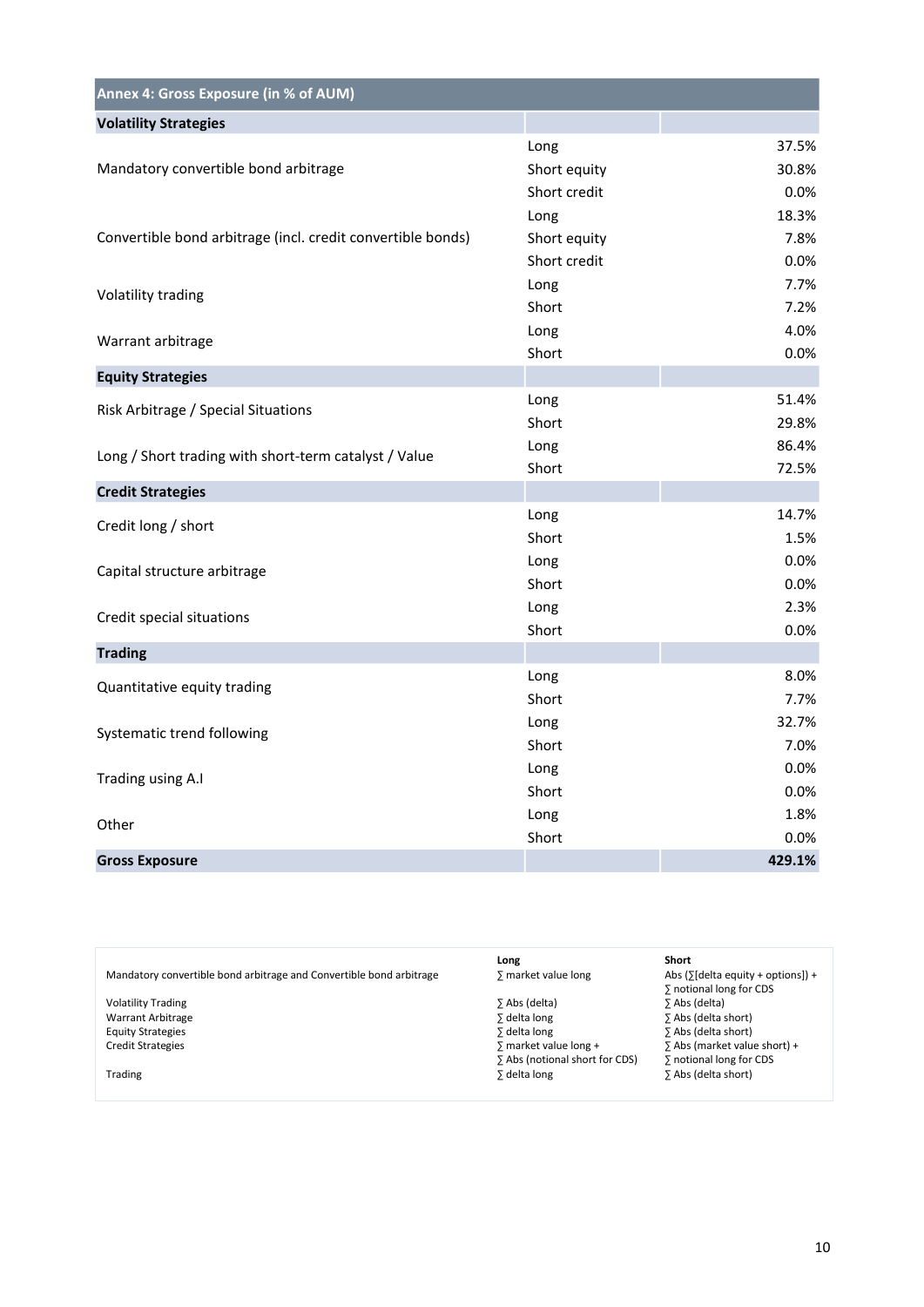### **USD A Share Class**

| Year | Jan      | Feb      | Mar      | Apr      | May      | Jun      | Jul       | Aug      | Sep       | Oct      | Nov      | Dec      | <b>YTD</b>     | ITD $(4)$ |
|------|----------|----------|----------|----------|----------|----------|-----------|----------|-----------|----------|----------|----------|----------------|-----------|
|      |          |          |          |          |          |          |           |          |           |          |          |          |                |           |
|      |          |          |          |          |          |          | Sark Fund |          |           |          |          |          |                |           |
| 2003 |          | $\sim$   | 0.67%    | 0.70%    | 0.77%    | 0.94%    | 0.84%     | 0.97%    | 1.15%     | 1.46%    | 1.01%    | 0.15%    | 9.00%          | 9.00%     |
| 2004 | 1.00%    | $-0.17%$ | 0.96%    | 0.13%    | 0.07%    | $-0.35%$ | $-0.47%$  | $-0.47%$ | $-0.24%$  | $-0.59%$ | 1.16%    | 1.06%    | 2.08%          | 11.27%    |
|      |          |          |          |          |          |          |           |          |           |          |          |          |                |           |
| 2005 | 1.66%    | 1.08%    | 1.09%    | $-0.64%$ | 0.31%    | 1.30%    | 1.22%     | 0.62%    | 1.06%     | $-0.32%$ | 0.81%    | 0.89%    | 9.45%          | 21.79%    |
|      |          |          |          |          |          |          |           |          |           |          |          |          |                |           |
| 2006 | $-0.01%$ | 1.64%    | 1.78%    | 1.08%    | $-0.29%$ | 1.49%    | 0.56%     | 1.74%    | 2.83%     | 3.06%    | 2.64%    | 3.01%    | 21.29%         | 47.72%    |
|      |          |          |          |          |          |          |           |          |           |          |          |          |                |           |
| 2007 | 3.19%    | 1.58%    | 4.82%    | 0.89%    | 1.45%    | $-2.15%$ | 0.97%     | $-2.12%$ | $-0.22%$  | 1.92%    | $-2.13%$ | $-1.17%$ | 6.97%          | 58.02%    |
|      |          |          |          |          |          |          |           |          |           |          |          |          |                |           |
| 2008 | $-2.12%$ | $-0.07%$ | $-2.57%$ | 1.02%    | 0.98%    | $-2.52%$ | $-1.50%$  | 0.21%    | $-10.63%$ | 0.16%    | $-2.97%$ | 0.22%    | $-18.56%$      | 28.69%    |
| 2009 | 1.71%    | $-0.31%$ | 0.84%    | 4.87%    | 4.29%    | 0.72%    | 2.01%     | 3.26%    | 3.48%     | 1.11%    | 0.21%    | 0.46%    | 24.96%         | 60.81%    |
|      |          |          |          |          |          |          |           |          |           |          |          |          | <b>BG Fund</b> |           |
| 2010 | 1.24%    | 0.36%    | 1.58%    | 0.73%    | $-1.41%$ | 0.77%    | 2.16%     | $-0.33%$ | 0.67%     | 2.05%    | $-0.15%$ | 1.88%    | 9.92%          | 76.77%    |
|      |          |          |          |          |          |          |           |          |           |          |          |          |                |           |
| 2011 | 0.65%    | 0.35%    | 1.93%    | $-0.15%$ | $-0.12%$ | $-1.35%$ | $-1.00%$  | $-0.30%$ | $-2.72%$  | 2.56%    | $-4.41%$ | $-0.40%$ | $-5.04%$       | 67.86%    |
|      |          |          |          |          |          |          |           |          |           |          |          |          |                |           |
| 2012 | 4.03%    | 2.13%    | $-0.23%$ | 0.49%    | $-0.66%$ | $-0.26%$ | 0.14%     | 1.08%    | 0.01%     | 0.87%    | 0.46%    | 0.20%    | 8.49%          | 82.12%    |
|      |          |          |          |          |          |          |           |          |           |          |          |          |                |           |
| 2013 | 0.84%    | 0.65%    | $-0.69%$ | 0.28%    | 1.19%    | 0.73%    | 1.02%     | 0.48%    | 1.16%     | 1.23%    | 1.97%    | 2.17%    | 11.56%         | 103.17%   |
| 2014 | 2.41%    | 0.06%    | $-1.01%$ | 0.60%    | 1.18%    | $-1.07%$ | 0.20%     | 0.85%    | $-0.69%$  | $-0.34%$ | 1.76%    | 0.25%    | 4.23%          | 111.75%   |
|      |          |          |          |          |          |          |           |          |           |          |          |          |                |           |
| 2015 | 2.10%    | 0.87%    | $-0.20%$ | 1.01%    | 1.76%    | $-1.72%$ | 2.60%     | 0.81%    | $-0.97%$  | 0.51%    | 2.47%    | 1.12%    | 10.77%         | 134.56%   |
|      |          |          |          |          |          |          |           |          |           |          |          |          |                |           |
| 2016 | 0.05%    | 2.04%    | 1.35%    | 0.86%    | 1.64%    | $-0.55%$ | 1.16%     | 0.52%    | 0.14%     | $-0.81%$ | 0.03%    | 1.35%    | 8.03%          | 153.39%   |
|      |          |          |          |          |          |          |           |          |           |          |          |          |                |           |
| 2017 | 0.63%    | 1.59%    | 0.38%    | 3.93%    | 1.42%    | 0.09%    | 0.34%     | 0.05%    | $-0.36%$  | 0.01%    | $-0.96%$ | 0.41%    | 7.73%          | 172.97%   |
| 2018 | 0.82%    | 1.37%    | $-0.34%$ | $-0.35%$ | 0.24%    | $-0.03%$ | $-2.20%$  | 0.42%    | 0.56%     | $-1.74%$ | $-1.04%$ | $-0.48%$ | $-2.80%$       | 165.33%   |
|      |          |          |          |          |          |          |           |          |           |          |          |          |                |           |
| 2019 | $-0.10%$ | $-0.28%$ | 1.19%    | $-0.42%$ | 0.82%    | 1.13%    | 1.69%     | 1.34%    | $-1.03%$  | $-0.19%$ | 0.80%    | 0.79%    | 5.87%          | 180.91%   |
|      |          |          |          |          |          |          |           |          |           |          |          |          |                |           |
| 2020 | 0.91%    | 2.08%    | $-9.61%$ | 4.99%    | 1.54%*   |          |           |          |           |          |          |          | $-0.74%$       | 178.83%*  |
|      |          |          |          |          |          |          |           |          |           |          |          |          |                |           |

*Annualized Net Return* **6.12%\***

<sup>\*</sup> Estimated numbers, net of fees. The data is not audited.

From March 2003 to Oct 2010, the fund was named Sark Fund before being renamed as BG Fund. No change took place in investment manager, strategies, or fee structure. Performance above is dividends reinvested and net of all fees.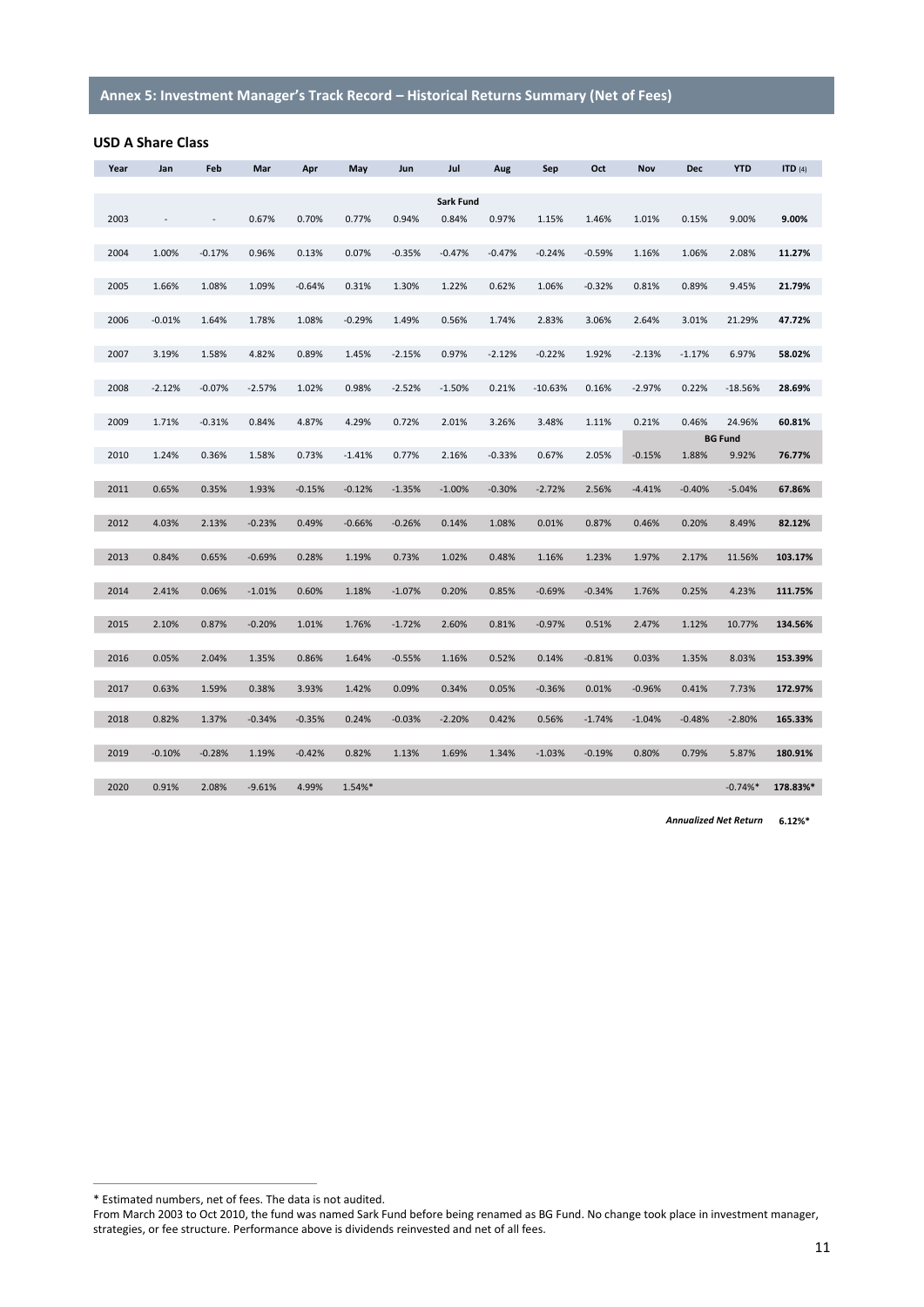| Year | Jan      | Feb            | Mar       | Apr      | May      | Jun      | Jul                | Aug      | Sep       | Oct      | Nov      | Dec      | <b>YTD</b>     | ITD $(4)$ |
|------|----------|----------------|-----------|----------|----------|----------|--------------------|----------|-----------|----------|----------|----------|----------------|-----------|
|      |          |                |           |          |          |          |                    |          |           |          |          |          |                |           |
| 2003 |          | $\overline{a}$ | 0.75%     | 0.76%    | 0.82%    | 1.04%    | Sark Fund<br>0.93% | 1.06%    | 1.18%     | 1.55%    | 1.05%    | 0.17%    | 9.69%          | 9.69%     |
|      |          |                |           |          |          |          |                    |          |           |          |          |          |                |           |
| 2004 | 1.07%    | $-0.12%$       | 1.03%     | 0.22%    | 0.14%    | $-0.29%$ | $-0.42%$           | $-0.42%$ | $-0.19%$  | $-0.49%$ | 1.18%    | 1.07%    | 2.81%          | 12.77%    |
|      |          |                |           |          |          |          |                    |          |           |          |          |          |                |           |
| 2005 | 1.70%    | 1.06%          | 1.09%     | $-0.69%$ | 0.27%    | 1.27%    | 1.16%              | 0.50%    | 1.00%     | $-0.44%$ | 0.71%    | 0.77%    | 8.70%          | 22.58%    |
| 2006 | $-0.18%$ | 1.56%          | 1.64%     | 0.86%    | $-0.47%$ | 1.35%    | 0.40%              | 1.56%    | 2.73%     | 2.90%    | 2.34%    | 2.91%    | 18.99%         | 45.85%    |
|      |          |                |           |          |          |          |                    |          |           |          |          |          |                |           |
| 2007 | 3.14%    | 1.46%          | 4.67%     | 0.74%    | 1.39%    | $-2.24%$ | 0.87%              | $-2.20%$ | $-0.31%$  | 1.83%    | $-2.15%$ | $-1.24%$ | 5.85%          | 54.38%    |
| 2008 | $-2.08%$ | $-0.01%$       | $-2.35%$  | 1.10%    | 1.13%    | $-2.33%$ | $-1.39%$           | 0.21%    | $-10.93%$ | $-0.44%$ | $-2.86%$ | 0.18%    | $-18.58%$      | 25.69%    |
|      |          |                |           |          |          |          |                    |          |           |          |          |          |                |           |
| 2009 | 1.92%    | $-0.28%$       | 0.90%     | 4.88%    | 4.10%    | 0.73%    | 1.99%              | 3.21%    | 3.48%     | 1.13%    | 0.22%    | 0.48%    | 25.13%         | 57.27%    |
|      |          |                |           |          |          |          |                    |          |           |          |          |          | <b>BG Fund</b> |           |
| 2010 | 1.26%    | 0.37%          | 1.60%     | 0.74%    | $-1.49%$ | 0.74%    | 2.01%              | $-0.34%$ | 0.62%     | 2.02%    | $-0.14%$ | 1.85%    | 9.56%          | 72.31%    |
| 2011 | 0.65%    | 0.38%          | 1.94%     | $-0.09%$ | $-0.07%$ | $-1.27%$ | $-0.95%$           | $-0.24%$ | $-2.86%$  | 2.47%    | $-4.50%$ | $-0.49%$ | $-5.08%$       | 63.56%    |
|      |          |                |           |          |          |          |                    |          |           |          |          |          |                |           |
| 2012 | 4.01%    | 2.12%          | $-0.28%$  | 0.47%    | $-0.71%$ | $-0.26%$ | 0.10%              | 1.03%    | $-0.01%$  | 0.84%    | 0.43%    | 0.17%    | 8.12%          | 76.84%    |
| 2013 | 0.80%    | 0.65%          | $-0.71%$  | 0.25%    | 1.19%    | 0.71%    | 0.99%              | 0.48%    | 1.11%     | 1.22%    | 1.97%    | 2.14%    | 11.31%         | 96.85%    |
|      |          |                |           |          |          |          |                    |          |           |          |          |          |                |           |
| 2014 | 2.47%    | 0.05%          | $-1.01%$  | 0.61%    | 1.21%    | $-1.06%$ | 0.20%              | 0.86%    | $-0.71%$  | $-0.36%$ | 1.75%    | 0.27%    | 4.29%          | 105.30%   |
|      |          |                |           |          |          |          |                    |          |           |          |          |          |                |           |
| 2015 | 2.22%    | 0.85%          | $-0.21%$  | 0.93%    | 1.79%    | $-1.73%$ | 2.58%              | 0.78%    | $-1.01%$  | 0.47%    | 2.59%    | 0.96%    | 10.60%         | 127.06%   |
| 2016 | 0.00%    | 1.98%          | 1.21%     | 0.79%    | 1.62%    | $-0.65%$ | 1.07%              | 0.43%    | 0.03%     | $-0.92%$ | $-0.03%$ | 1.21%    | 6.91%          | 142.74%   |
|      |          |                |           |          |          |          |                    |          |           |          |          |          |                |           |
| 2017 | 0.51%    | 1.53%          | 0.26%     | 3.75%    | 1.24%    | $-0.06%$ | 0.19%              | $-0.10%$ | $-0.47%$  | $-0.11%$ | $-1.08%$ | 0.22%    | 5.97%          | 157.24%   |
| 2018 | 0.67%    | 1.24%          | $-0.55%$  | $-0.53%$ | 0.04%    | $-0.22%$ | $-2.66%$           | 0.18%    | 0.46%     | $-2.14%$ | $-1.27%$ | $-0.78%$ | $-5.49%$       | 143.11%   |
|      |          |                |           |          |          |          |                    |          |           |          |          |          |                |           |
| 2019 | $-0.36%$ | $-0.52%$       | 0.96%     | $-0.69%$ | 0.55%    | 0.88%    | 1.79%              | 1.45%    | $-1.51%$  | $-0.48%$ | 0.83%    | 0.71%    | 3.62%          | 151.89%   |
| 2020 | 0.95%    | 2.19%          | $-10.28%$ | 4.91%    | 1.49%*   |          |                    |          |           |          |          |          | $-1.47%$       | 148.20%*  |
|      |          |                |           |          |          |          |                    |          |           |          |          |          |                |           |

*Annualized Net Return* **5.41%\***

#### **GBP A Share Class**

**EUR A Share Class\*\***

| Year | Jan                      | Feb                      | Mar       | Apr      | May       | Jun      | Jul            | Aug      | Sep      | Oct                      | <b>Nov</b> | <b>Dec</b> | <b>YTD</b> | <b>ITD</b> |
|------|--------------------------|--------------------------|-----------|----------|-----------|----------|----------------|----------|----------|--------------------------|------------|------------|------------|------------|
|      |                          |                          |           |          |           |          |                |          |          |                          |            |            |            |            |
|      |                          |                          |           |          |           |          | <b>BG Fund</b> |          |          |                          |            |            |            |            |
| 2016 | $\overline{\phantom{a}}$ | $\overline{\phantom{0}}$ |           |          |           |          |                |          |          | $\overline{\phantom{a}}$ | 0.03%      | 1.26%      | 1.29%      | 1.29%      |
|      |                          |                          |           |          |           |          |                |          |          |                          |            |            |            |            |
| 2017 | 0.57%                    | 1.57%                    | 0.32%     | 3.74%    | 1.37%     | 0.01%    | 0.26%          | $-0.01%$ | $-0.46%$ | $-0.06%$                 | $-1.02%$   | 0.29%      | 6.68%      | 8.05%      |
|      |                          |                          |           |          |           |          |                |          |          |                          |            |            |            |            |
| 2018 | 0.72%                    | 1.32%                    | $-0.46%$  | $-0.46%$ | 0.10%     | $-0.16%$ | $-2.51%$       | 0.29%    | 0.56%    | $-2.03%$                 | $-1.14%$   | $-0.69%$   | $-4.44%$   | 3.25%      |
|      |                          |                          |           |          |           |          |                |          |          |                          |            |            |            |            |
| 2019 | $-0.24%$                 | $-0.41%$                 | 1.06%     | $-0.58%$ | 0.66%     | 0.99%    | 1.92%          | 1.47%    | $-1.29%$ | $-0.36%$                 | 0.92%      | 0.75%      | 4.94%      | 8.35%      |
|      |                          |                          |           |          |           |          |                |          |          |                          |            |            |            |            |
| 2020 | 0.84%                    | 2.09%                    | $-10.27%$ | 4.89%    | $1.62%$ * |          |                |          |          |                          |            |            | $-1.53%$ * | $6.69%$ *  |
|      |                          |                          |           |          |           |          |                |          |          |                          |            |            |            |            |

**1.83%\*** *Annualized Net Return*

<sup>\*</sup> Estimated numbers, net of fees. The data is not audited.

From March 2003 to Oct 2010, the fund was named Sark Fund before being renamed as BG Fund. No change took place in investment manager, strategies, or fee structure. Performance above is dividends reinvested and net of all fees.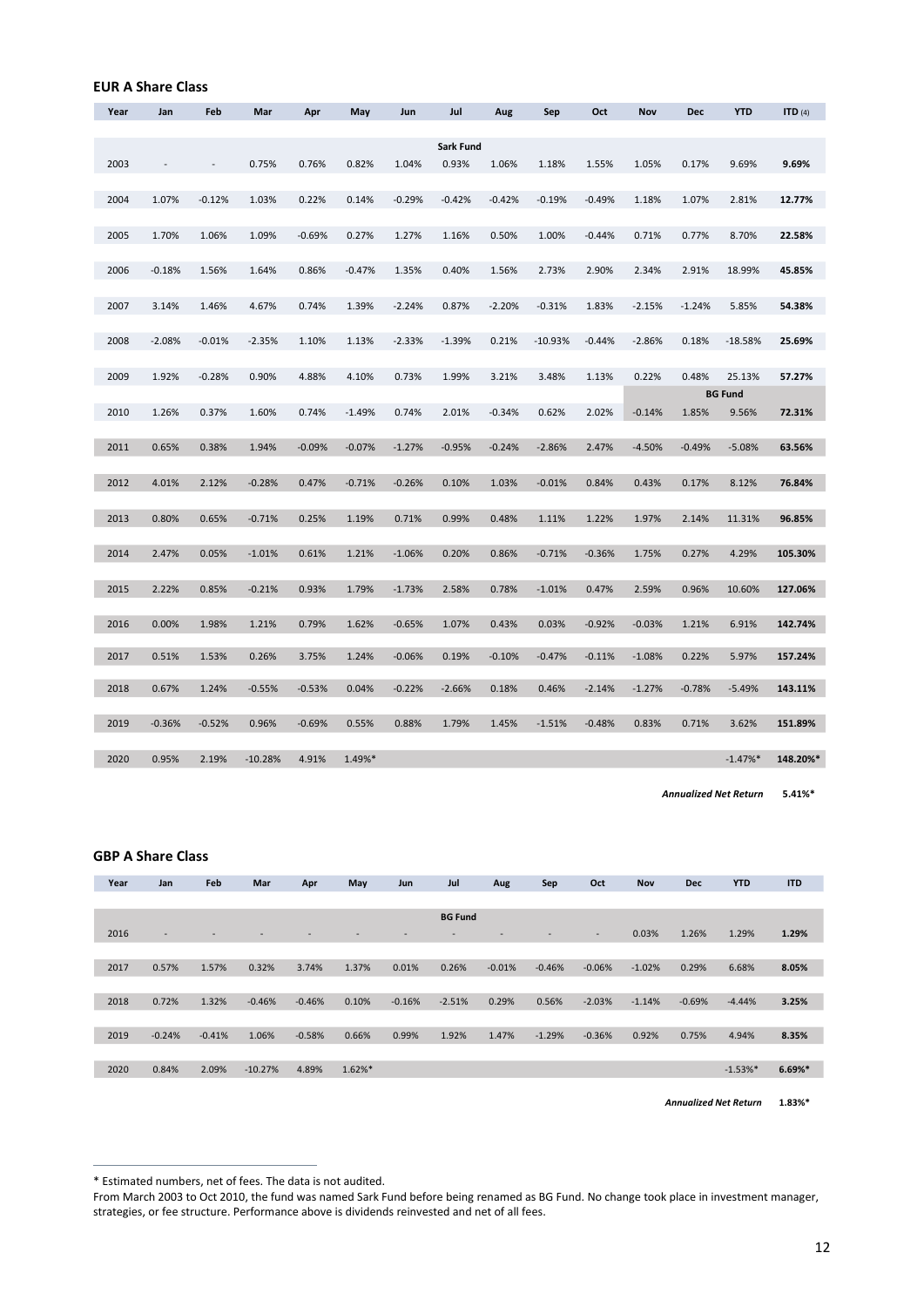# **General Stress Tests**

|                | <b>Scenario</b>               | <b>Description</b>                              | Impact   |
|----------------|-------------------------------|-------------------------------------------------|----------|
|                |                               |                                                 | % of NAV |
| $\mathbf{1}$   | Delta - spot up               | Spot: 10%; Credit: 0%; Vol: 0%; Rates: 0        | 2.24%    |
| 2              | Delta - spot down             | Spot: -10%; Credit: 0%; Vol: 0%; Rates: 0       | 0.58%    |
| 3              | Vega - vol up                 | Spot: 0%; Credit: 0%; Vol: 10%; Rates: 0        | 0.43%    |
| 4              | Vega - vol down               | Spot: 0%; Credit: 0%; Vol: -10%; Rates: 0       | $-0.38%$ |
| 5              | Credit spread widen           | Spot: 0%; Credit: 25%; Vol: 0%; Rates: 0        | $-0.89%$ |
| 6              | Credit spread tighten         | Spot: 0%; Credit: -25%; Vol: 0%; Rates: 0       | 0.96%    |
| $\overline{7}$ | Market crash 0.5              | Spot: -5%; Credit: 25%; Vol: 15%; Rates: 0      | $-0.38%$ |
| 8              | Market crash 1                | Spot: -10%; Credit: 50%; Vol: 30%; Rates: 0     | $-0.13%$ |
| 9              | Market crash 2                | Spot: -20%; Credit: 75%; Vol: 50%; Rates: 0     | 1.96%    |
| 10             | Market crash 3                | Spot: -30%; Credit: 100%; Vol: 70%; Rates: 0    | 4.92%    |
| 11             | Market crash, rates down 1    | Spot: -10%; Credit: 50%; Vol: 30%; Rates: -0.5  | 0.79%    |
| 12             | Market crash, rates down 2    | Spot: -20%; Credit: 75%; Vol: 50%; Rates: -0.5  | 2.88%    |
| 13             | Market crash, rates down 3    | Spot: -30%; Credit: 100%; Vol: 70%; Rates: -0.5 | 5.71%    |
| 14             | Market crash, rates up 1      | Spot: -10%; Credit: 50%; Vol: 30%; Rates: 0.5   | $-0.56%$ |
| 15             | Market crash, rates up 2      | Spot: -20%; Credit: 75%; Vol: 50%; Rates: 0.5   | 1.54%    |
| 16             | Market crash, rates up 3      | Spot: -30%; Credit: 100%; Vol: 70%; Rates: 1    | 4.06%    |
| 17             | Equity Credit decorrelation 1 | Spot: 5%; Credit: 25%; Vol: 0%; Rates: 0        | $-0.06%$ |
| 18             | Equity Credit decorrelation 2 | Spot: 5%; Credit: 25%; Vol: 10%; Rates: 0       | 0.38%    |
| 19             | Equity Credit decorrelation 3 | Spot: 5%; Credit: 25%; Vol: -10%; Rates: 0      | $-0.46%$ |
| 20             | Equity Credit decorrelation 4 | Spot: -5%; Credit: -25%; Vol: 10%; Rates: 0     | 1.28%    |
| 21             | Equity Credit decorrelation 5 | Spot: -5%; Credit: -25%; Vol: -10%; Rates: 0    | 0.57%    |
| 22             | Equity Credit decorrelation 6 | Spot: 0%; Credit: 25%; Vol: 10%; Rates: 0       | $-0.46%$ |
| 23             | Equity Credit decorrelation 7 | Spot: 0%; Credit: 25%; Vol: -10%; Rates: 0      | $-1.27%$ |
| 24             | Market rally 1                | Spot: 5%; Credit: -25%; Vol: -10%; Rates: 0     | 1.38%    |
| 25             | Market rally 2                | Spot: 5%; Credit: -25%; Vol: 0%; Rates: 0       | 1.77%    |
| 26             | Market rally 3                | Spot: 5%; Credit: -25%; Vol: 10%; Rates: 0      | 2.21%    |
| 27             | Market rally 4                | Spot: 10%; Credit: -25%; Vol: -10%; Rates: 0    | 2.78%    |
| 28             | Market rally 5                | Spot: 10%; Credit: -25%; Vol: 0%; Rates: 0      | 3.18%    |
| 29             | Market rally 6                | Spot: 10%; Credit: -25%; Vol: 10%; Rates: 0     | 3.62%    |
| 30             | Market rally, Inflation 1     | Spot: 5%; Credit: -25%; Vol: -10%; Rates: 0.5   | 0.86%    |
| 31             | Market rally, Inflation 2     | Spot: 5%; Credit: -25%; Vol: 0%; Rates: 0.5     | 1.28%    |
| 32             | Market rally, Inflation 3     | Spot: 5%; Credit: -25%; Vol: 10%; Rates: 0.5    | 1.74%    |
| 33             | Market rally, Inflation 4     | Spot: 10%; Credit: -25%; Vol: -10%; Rates: 0.5  | 2.29%    |
| 34             | Market rally, Inflation 5     | Spot: 10%; Credit: -25%; Vol: 0%; Rates: 1      | 2.20%    |
| 35             | Market rally, Inflation 6     | Spot: 10%; Credit: -25%; Vol: 10%; Rates: 1     | 2.67%    |
| 36             | Market rally, Inflation 7     | Spot: 5%; Credit: -25%; Vol: -10%; Rates: 1     | 0.34%    |
| 37             | Market rally, Inflation 8     | Spot: 5%; Credit: -25%; Vol: 0%; Rates: 1       | 0.77%    |
| 38             | Market rally, Inflation 9     | Spot: 5%; Credit: -25%; Vol: 10%; Rates: 2      | 0.28%    |
| 39             | Market rally, Inflation 10    | Spot: 10%; Credit: -25%; Vol: -10%; Rates: 2    | 0.81%    |
| 40             | Market rally, Inflation 11    | Spot: 10%; Credit: -25%; Vol: 0%; Rates: 2      | 1.26%    |
| 41             | Market rally, Inflation 12    | Spot: 10%; Credit: -25%; Vol: 10%; Rates: 2     | 1.74%    |
|                | Worst                         |                                                 | $-1.27%$ |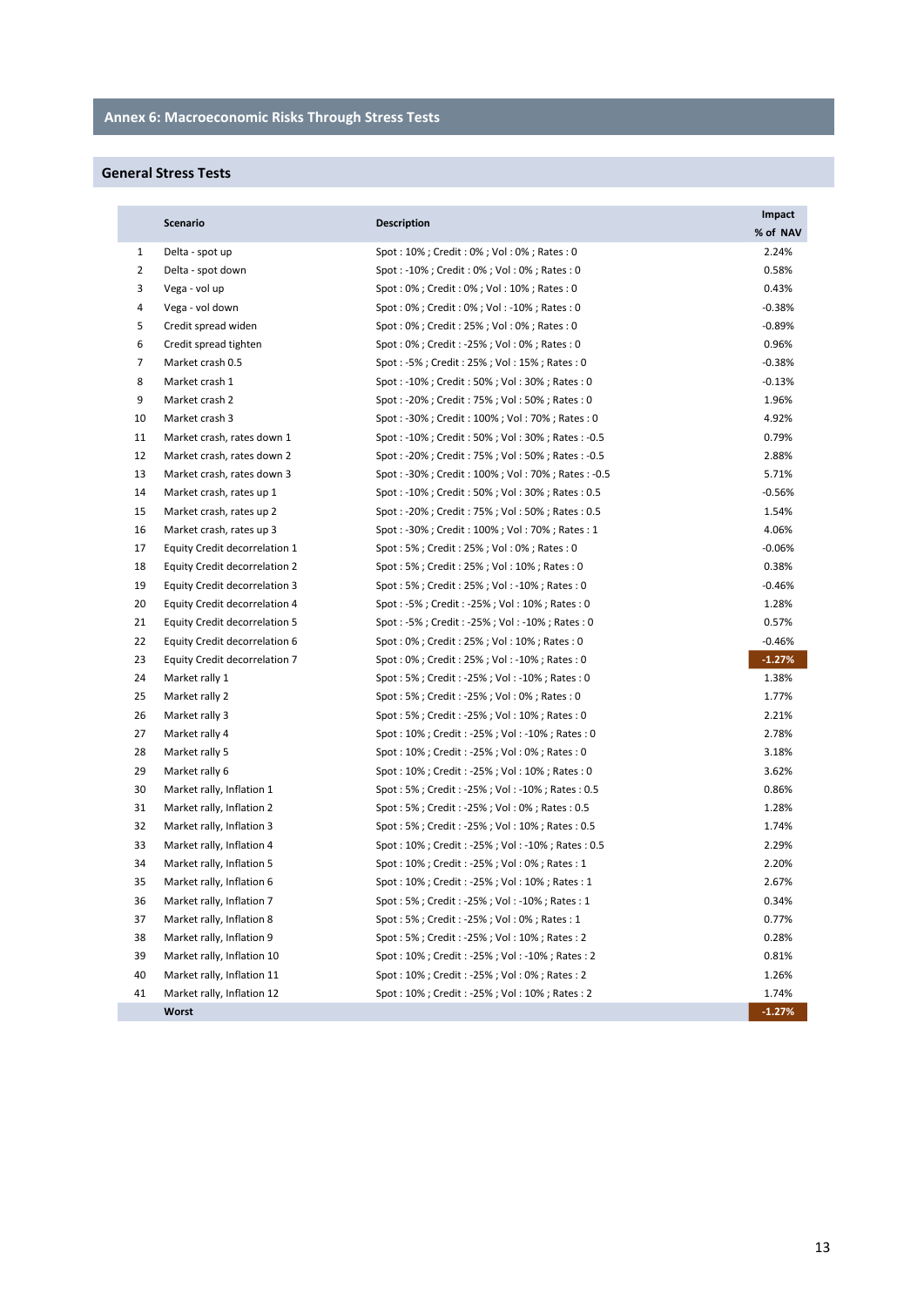#### **Hedge Funds Liquidation Stress Tests**

Stress tests' scenarios have been improved in order to take into account liquidity issues. This scenario aims at reflecting, to some extent, how the fund would react in distressed market environment (as was the case in late 2008). These stress tests combine the three following adjustments:

#### • Small, Mid and Large caps adjustment

In certain market conditions, beta may become much higher than its level in normal market conditions and thus the hedging of such positions may not be effective. To address this kind of circumstance we apply a corrective factor to the beta of small, mid and large caps respectively. Since April 2019, the corrective factors have been calibrated on the amplitude of the stresses by looking at worst historical scenario since 1987.

|                  | -5%  | $-10%$ | $-20%$ | -30% |
|------------------|------|--------|--------|------|
| Small (<1bn)     | 2.00 | 1.75   | 1.50   | 1.30 |
| Mid (1bn-5bn)    | 1.50 | 1.50   | 1.25   | 1.20 |
| Large (5bn-20bn) | 1.20 | 115    | 1.10   | 1.05 |
| Mega (>20bn)     | 1.00 | 1.00   | 1.00   | 1.00 |

• Risk arbitrage adjustment

The risk of risk arbitrage positions is taken into account differently in case the market drops by more than 10%. We consider that one third of risk arbitrage positions will collapse.

• Liquidity adjustment

An average discount (realized in 2008) is applied to bond, convertible bond (including mandatory convertible bond) and loan prices in case credit spreads widen by more than 25%.

Mandatories: Adj. price = Max(Shifted Price – 5% \* Max(Credit spread shift – 25%, 0), Parity)<br>Others : Adj. price = Max(Shifted Price – 5% \* Max(Credit spread shift – 25%, 0), 0) Adj. price = Max(Shifted Price – 5%  $*$  Max(Credit spread shift – 25%, 0), 0)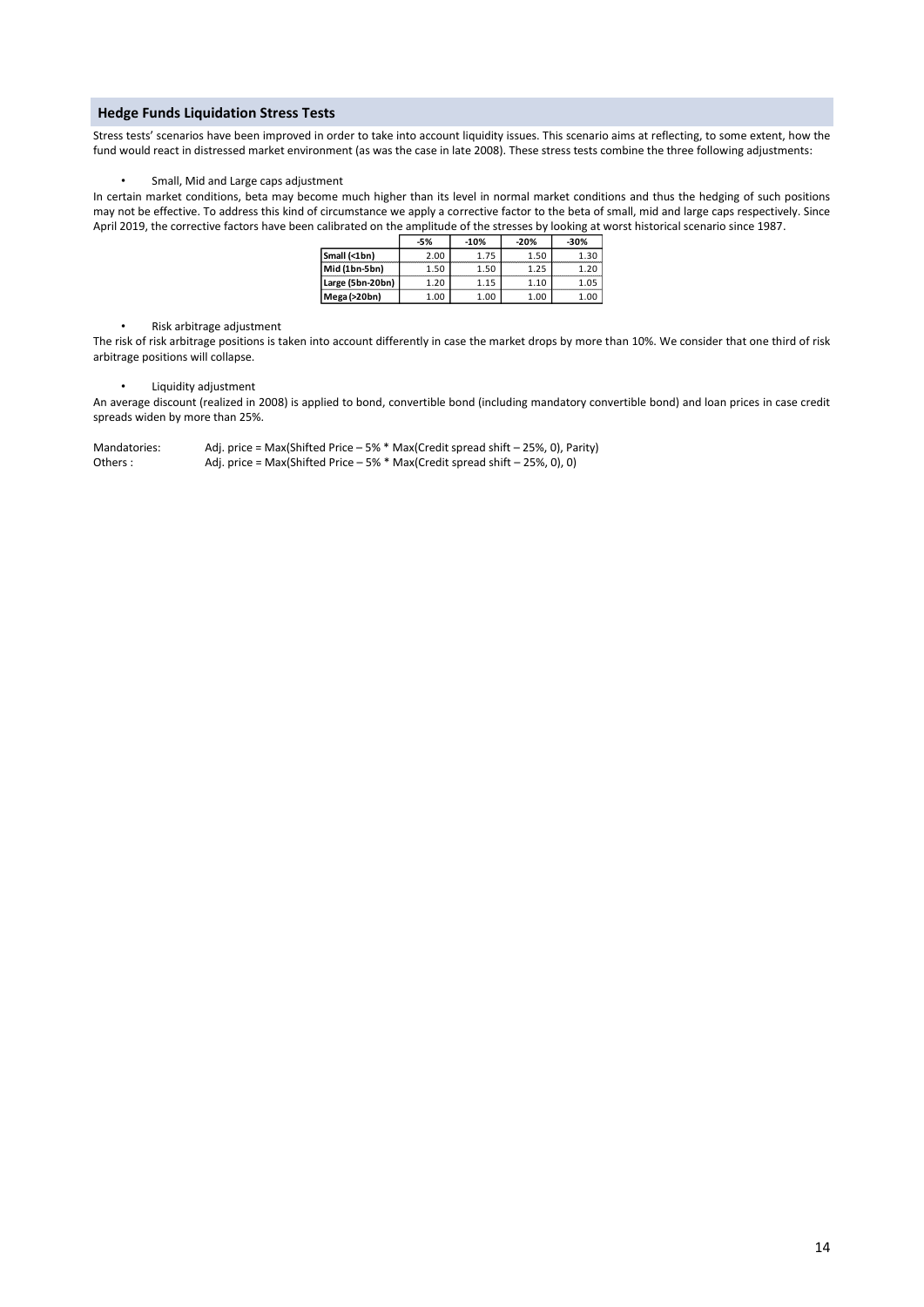|                | <b>Scenario</b>                      | <b>Description</b>                              | Impact    |
|----------------|--------------------------------------|-------------------------------------------------|-----------|
|                |                                      |                                                 | % of NAV  |
| $\mathbf{1}$   | Delta - spot up                      | Spot: 10%; Credit: 0%; Vol: 0%; Rates: 0        | 3.63%     |
| $\overline{2}$ | Delta - spot down                    | Spot: -10%; Credit: 0%; Vol: 0%; Rates: 0       | $-4.53%$  |
| 3              | Vega - vol up                        | Spot: 0%; Credit: 0%; Vol: 10%; Rates: 0        | 0.43%     |
| 4              | Vega - vol down                      | Spot: 0%; Credit: 0%; Vol: -10%; Rates: 0       | $-0.38%$  |
| 5              | Credit spread widen                  | Spot: 0%; Credit: 25%; Vol: 0%; Rates: 0        | $-0.89%$  |
| 6              | Credit spread tighten                | Spot: 0%; Credit: -25%; Vol: 0%; Rates: 0       | 0.96%     |
| $\overline{7}$ | Market crash 0.5                     | Spot: -5%; Credit: 25%; Vol: 15%; Rates: 0      | $-2.94%$  |
| 8              | Market crash 1                       | Spot: -10%; Credit: 50%; Vol: 30%; Rates: 0     | $-5.40%$  |
| 9              | Market crash 2                       | Spot: -20%; Credit: 75%; Vol: 50%; Rates: 0     | $-9.40%$  |
| 10             | Market crash 3                       | Spot: -30%; Credit: 100%; Vol: 70%; Rates: 0    | $-10.29%$ |
| 11             | Market crash, rates down 1           | Spot: -10%; Credit: 50%; Vol: 30%; Rates: -0.5  | $-4.48%$  |
| 12             | Market crash, rates down 2           | Spot: -20%; Credit: 75%; Vol: 50%; Rates: -0.5  | $-8.48%$  |
| 13             | Market crash, rates down 3           | Spot: -30%; Credit: 100%; Vol: 70%; Rates: -0.5 | $-9.37%$  |
| 14             | Market crash, rates up 1             | Spot: -10%; Credit: 50%; Vol: 30%; Rates: 0.5   | $-5.83%$  |
| 15             | Market crash, rates up 2             | Spot: -20%; Credit: 75%; Vol: 50%; Rates: 0.5   | $-9.82%$  |
| 16             | Market crash, rates up 3             | Spot: -30%; Credit: 100%; Vol: 70%; Rates: 1    | $-11.14%$ |
| 17             | Equity Credit decorrelation 1        | Spot: 5%; Credit: 25%; Vol: 0%; Rates: 0        | 0.63%     |
| 18             | Equity Credit decorrelation 2        | Spot: 5%; Credit: 25%; Vol: 10%; Rates: 0       | 1.07%     |
| 19             | Equity Credit decorrelation 3        | Spot: 5%; Credit: 25%; Vol: -10%; Rates: 0      | 0.24%     |
| 20             | Equity Credit decorrelation 4        | Spot: -5%; Credit: -25%; Vol: 10%; Rates: 0     | $-1.28%$  |
| 21             | <b>Equity Credit decorrelation 5</b> | Spot: -5%; Credit: -25%; Vol: -10%; Rates: 0    | $-1.98%$  |
| 22             | Equity Credit decorrelation 6        | Spot: 0%; Credit: 25%; Vol: 10%; Rates: 0       | $-0.46%$  |
| 23             | Equity Credit decorrelation 7        | Spot: 0%; Credit: 25%; Vol: -10%; Rates: 0      | $-1.27%$  |
| 24             | Market rally 1                       | Spot: 5%; Credit: -25%; Vol: -10%; Rates: 0     | 2.08%     |
| 25             | Market rally 2                       | Spot: 5%; Credit: -25%; Vol: 0%; Rates: 0       | 2.47%     |
| 26             | Market rally 3                       | Spot: 5%; Credit: -25%; Vol: 10%; Rates: 0      | 2.91%     |
| 27             | Market rally 4                       | Spot: 10%; Credit: -25%; Vol: -10%; Rates: 0    | 4.18%     |
| 28             | Market rally 5                       | Spot: 10%; Credit: -25%; Vol: 0%; Rates: 0      | 4.57%     |
| 29             | Market rally 6                       | Spot: 10%; Credit: -25%; Vol: 10%; Rates: 0     | 5.01%     |
| 30             | Market rally, Inflation 1            | Spot: 5%; Credit: -25%; Vol: -10%; Rates: 0.5   | 1.57%     |
| 31             | Market rally, Inflation 2            | Spot: 5%; Credit: -25%; Vol: 0%; Rates: 0.5     | 1.98%     |
| 32             | Market rally, Inflation 3            | Spot: 5%; Credit: -25%; Vol: 10%; Rates: 0.5    | 2.44%     |
| 33             | Market rally, Inflation 4            | Spot: 10%; Credit: -25%; Vol: -10%; Rates: 0.5  | 3.68%     |
| 34             | Market rally, Inflation 5            | Spot: 10%; Credit: -25%; Vol: 0%; Rates: 1      | 3.59%     |
| 35             | Market rally, Inflation 6            | Spot: 10%; Credit: -25%; Vol: 10%; Rates: 1     | 4.05%     |
| 36             | Market rally, Inflation 7            | Spot: 5%; Credit: -25%; Vol: -10%; Rates: 1     | 1.04%     |
| 37             | Market rally, Inflation 8            | Spot: 5%; Credit: -25%; Vol: 0%; Rates: 1       | 1.47%     |
| 38             | Market rally, Inflation 9            | Spot: 5%; Credit: -25%; Vol: 10%; Rates: 2      | 0.98%     |
| 39             | Market rally, Inflation 10           | Spot: 10%; Credit: -25%; Vol: -10%; Rates: 2    | 2.21%     |
| 40             | Market rally, Inflation 11           | Spot: 10%; Credit: -25%; Vol: 0%; Rates: 2      | 2.65%     |
| 41             | Market rally, Inflation 12           | Spot: 10%; Credit: -25%; Vol: 10%; Rates: 2     | 3.13%     |
|                | Worst                                |                                                 | $-11.14%$ |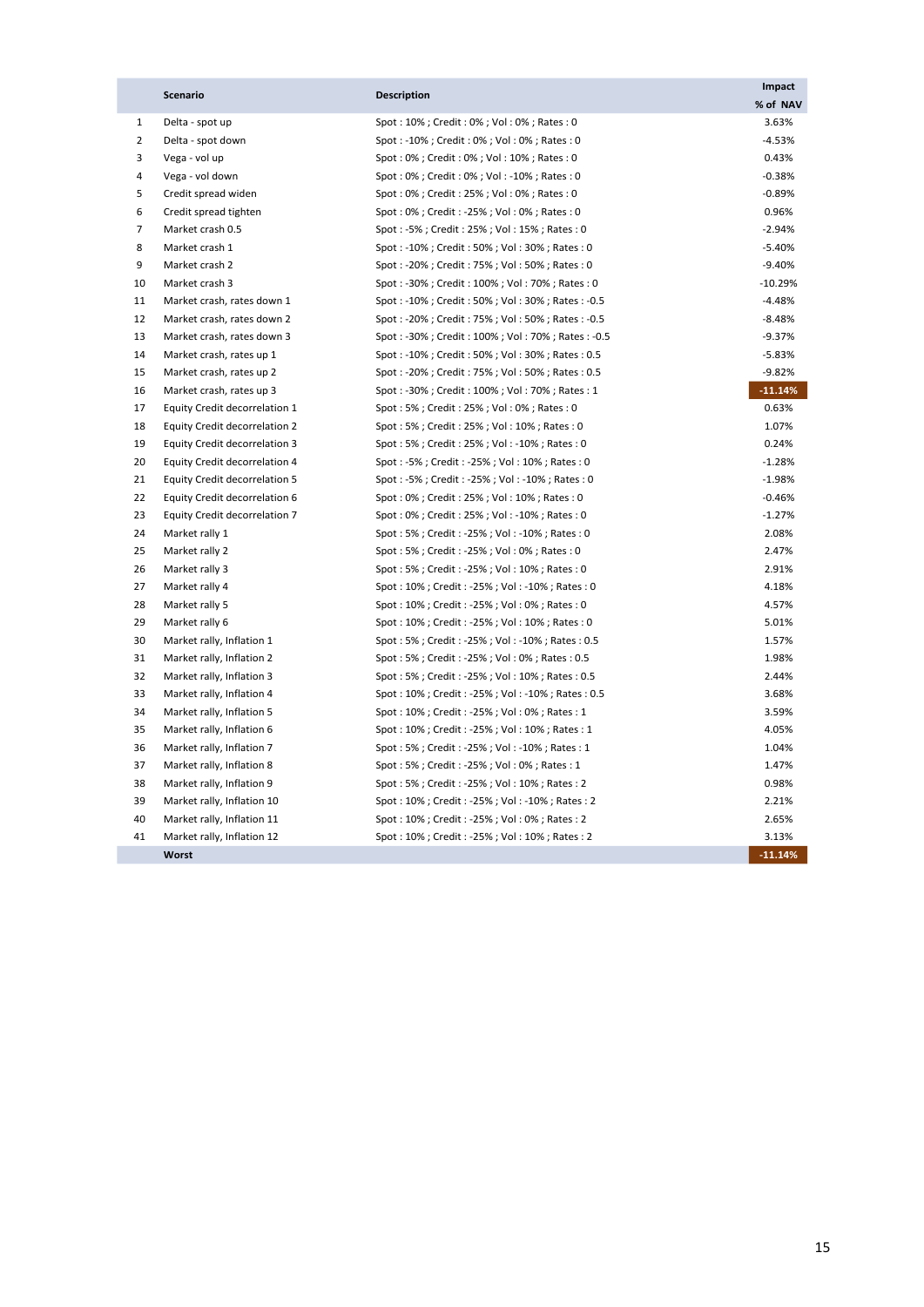| Annex 7: IFRS 13 Classification as of 31 March 2020 |          |                            |  |
|-----------------------------------------------------|----------|----------------------------|--|
|                                                     | % of NAV | <b>Number of positions</b> |  |
| <b>Assets</b>                                       |          |                            |  |
| Level 1                                             | 56.7%    | 246                        |  |
| Level 2                                             | 20.7%    | 483                        |  |
| Level 3                                             | 14.2%    | 97                         |  |
| Cash & cash equivalents                             | 31.6%    | 14                         |  |
| <b>Total Assets</b>                                 | 125.2%   | 840                        |  |
| <b>Liabilities</b>                                  |          |                            |  |
| Level 1                                             | $-22.6%$ | 161                        |  |
| Level 2                                             | $-2.6%$  | 44                         |  |
| <b>Total Liabilities</b>                            | $-25.2%$ | 205                        |  |
| <b>Total Assets + Liabilities</b>                   | 100.0%   | 1045                       |  |

|                                                     | % of NAV |
|-----------------------------------------------------|----------|
| Encumbered cash and cash equivalents<br>$\bullet$   |          |
| - Cash - Derivatives Clearing Organisation          | 4.1%     |
| - Cash - Counterparties                             | 0.1%     |
| - Money market fund                                 | 3.3%     |
| - Cash covering a short market value                | 0.0%     |
| Unencumbered cash and cash equivalents<br>$\bullet$ |          |
| - Cash covering a short market value                | 18.8%    |
| - Short-term papers < 90 days                       | 5.3%     |
| Excess cash                                         | 0.0%     |
| <b>Total Cash and cash equivalents</b>              | 31.6%    |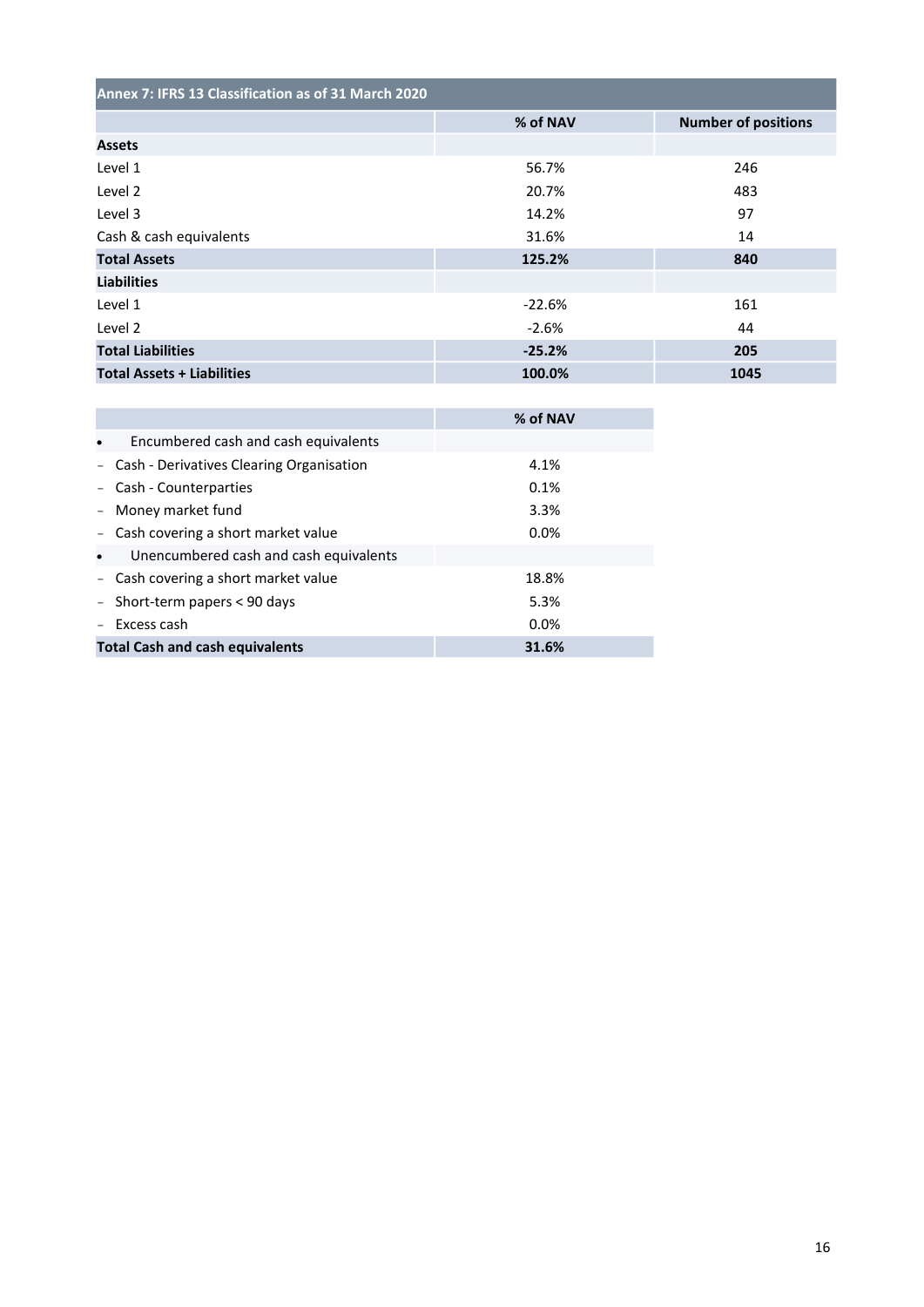#### **Annex 8: AIFMD disclosure to investor**

In compliance with AIFMD, BGIM will report in the newsletter the information hereafter:

• The percentage of assets which are subject to special arrangements arising from their illiquid nature:

#### Nothing to report

• Any new arrangements for managing the liquidity of the AIF:

#### Nothing to report

• The current risk profile of the AIF and a description of the risk management systems employed by BGIM to manage market risk, liquidity risk, counterparty risk and other risks, including operational risk:

Please refer to this newsletter for the current risk profile of the Fund.

The backbone of the portfolio and risk management systems at BGIM relies on several components all interfaced together to ensure a full Straight Through Processing. The main system is FusionInvest provided by Misys used for position keeping and risk management. FusionInvest is interfaced to a real time market data vendor for real time P&L and risk calculation. Another key system is Trade Smart, the Execution Management System provided by Trading Screen that is interfaced to an in-house implemented Order Management System, itself connected in real time to FusionInvest. All figures used for qualitative and quantitative risk management are produced out of FusionInvest.

• The gross investment exposure of the Company at any time may represent a maximum of 2 times the Net Asset Value at the time of investment.

|                   | Maximum limit | <b>Current usage</b> |
|-------------------|---------------|----------------------|
| Commitment method | 200%          | 99%                  |
| Gross method      | 200%          | 100%                 |